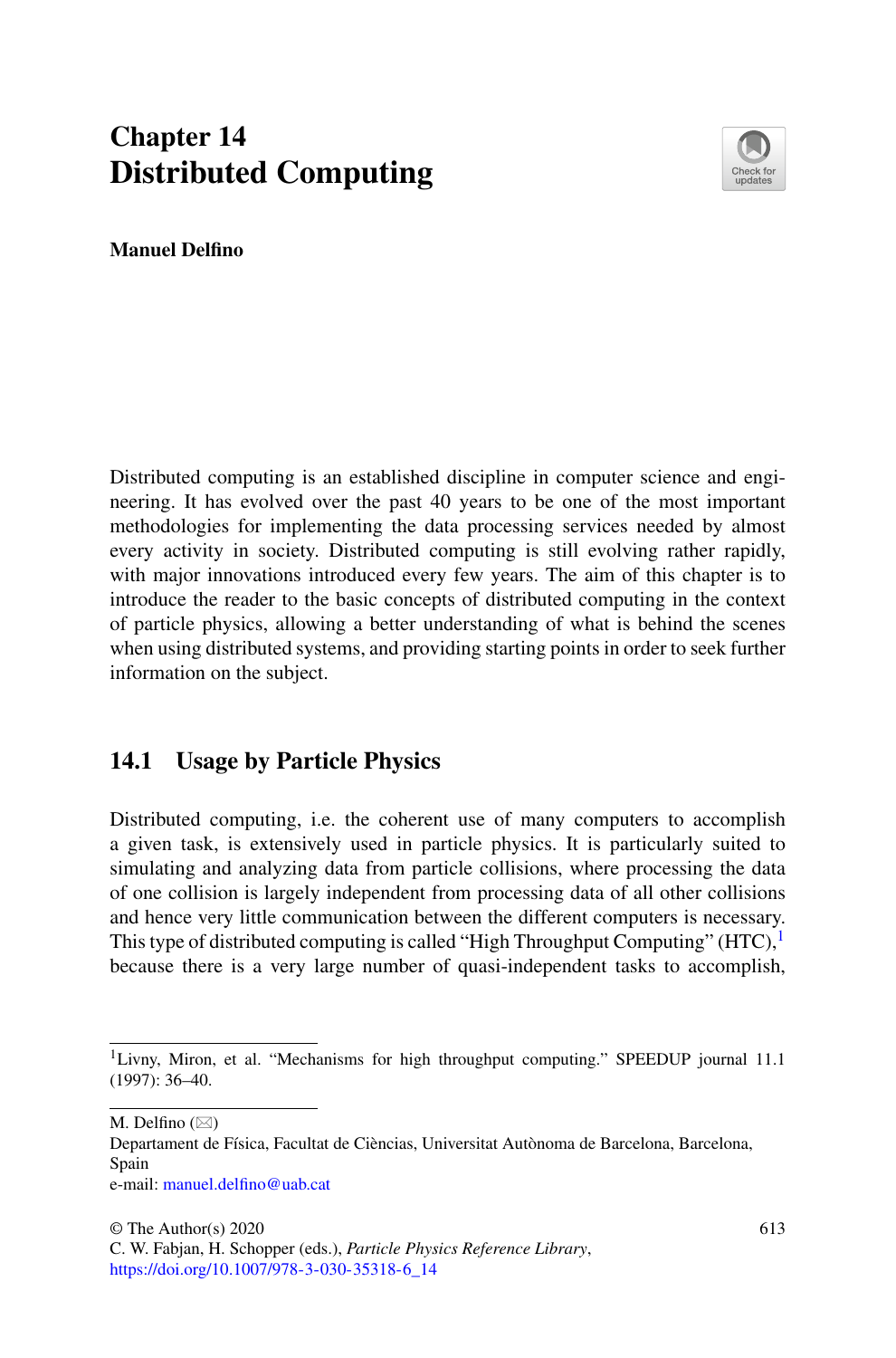and the performance perceived by the user is the rate of completion of tasks, or "throughput". This type of computing is complimentary to "High Performance Computing" (HPC), i.e. the execution of a single task at maximum speed on a classical supercomputer. The particular case of event or collision processing requiring little inter-processor communication is an example of "loosely coupled parallel computing" or even "embarrassingly parallel computing".<sup>[2](#page-1-0)[,3](#page-1-1)</sup> Certain kinds of accelerator simulations, particularly those that use ray-tracing techniques, can also be executed as distributed computing tasks. Multiple computer systems can also be interconnected in "tightly-bound" configurations via low-latency networks,[4](#page-1-2) essentially yielding a supercomputer. Tightly-bound systems are used in particle physics, for example, for solving equations from theories using numerical methods (e.g. lattice-gauge theories); they are mentioned here for completeness and will not be covered further.

From the decade of the 2010s, the boundary between HTC and HPC has started to blur, for a number of disparate reasons:

*Multi-core Applications* Detectors have become more complex and have more channels. This impacts the memory footprint of reconstruction, simulation and analysis programs, which has grown substantially. In parallel, processors have become multi-core<sup>5</sup> with shared RAM.<sup>[6](#page-1-4)</sup> The growth in number of cores per processor has been faster than the drop in price of RAM chips, resulting in an effective memory shortage. This means that running an independent copy of the operating system and the application in each core is not economical. The way out is to implement the safe execution of parallel threads<sup>[7](#page-1-5)</sup> of a single copy of the program on each multi-core processor. This introduces a number of dependencies, for example competition for RAM and for input–output services, that break the loose coupling and make the applications behave more like HPC programs.

<span id="page-1-4"></span><sup>6</sup>Random Access Memory, the external solid state memory used by a processor.

<span id="page-1-0"></span><sup>2</sup>Wilkinson, Barry, and Michael Allen. Parallel programming. Pearson India, 2004.

<span id="page-1-1"></span> $3$ Birrittella, Mark S., et al. "Intel $^{\circ}$  Omni-path architecture: Enabling scalable, high performance fabrics." High-Performance Interconnects (HOTI), 2015 IEEE 23rd Annual Symposium on. IEEE, 2015.

<span id="page-1-2"></span><sup>4</sup>Pfister, Gregory F. "An introduction to the infiniband architecture." High Performance Mass Storage and Parallel I/O 42 (2001): 617–632.

<span id="page-1-3"></span><sup>5</sup>A core corresponds to the Central Processing Unit (CPU) of a classical computer, which is able to execute a single stream of instructions. Technology allows a growing number of ever smaller transistors to be placed on a single chip. However, profiting from these large number of transistors in a single core design would require prohibitively complex processor designs and impossible to achieve clock speeds. The alternative is to populate the chips with many copies of the same processor core, which work independently except for sharing external connections, leading to multi-core processors. Gepner, Pawel, and Michal Filip Kowalik. "Multi-core processors: New way to achieve high system performance." Parallel Computing in Electrical Engineering, 2006. PAR ELEC 2006. International Symposium on. IEEE, 2006.

<span id="page-1-5"></span><sup>&</sup>lt;sup>7</sup>A thread is a stream of processing instructions coming from a shared program image which has its own private data instances in processor hardware registers, instruction and data stack and caches, and RAM.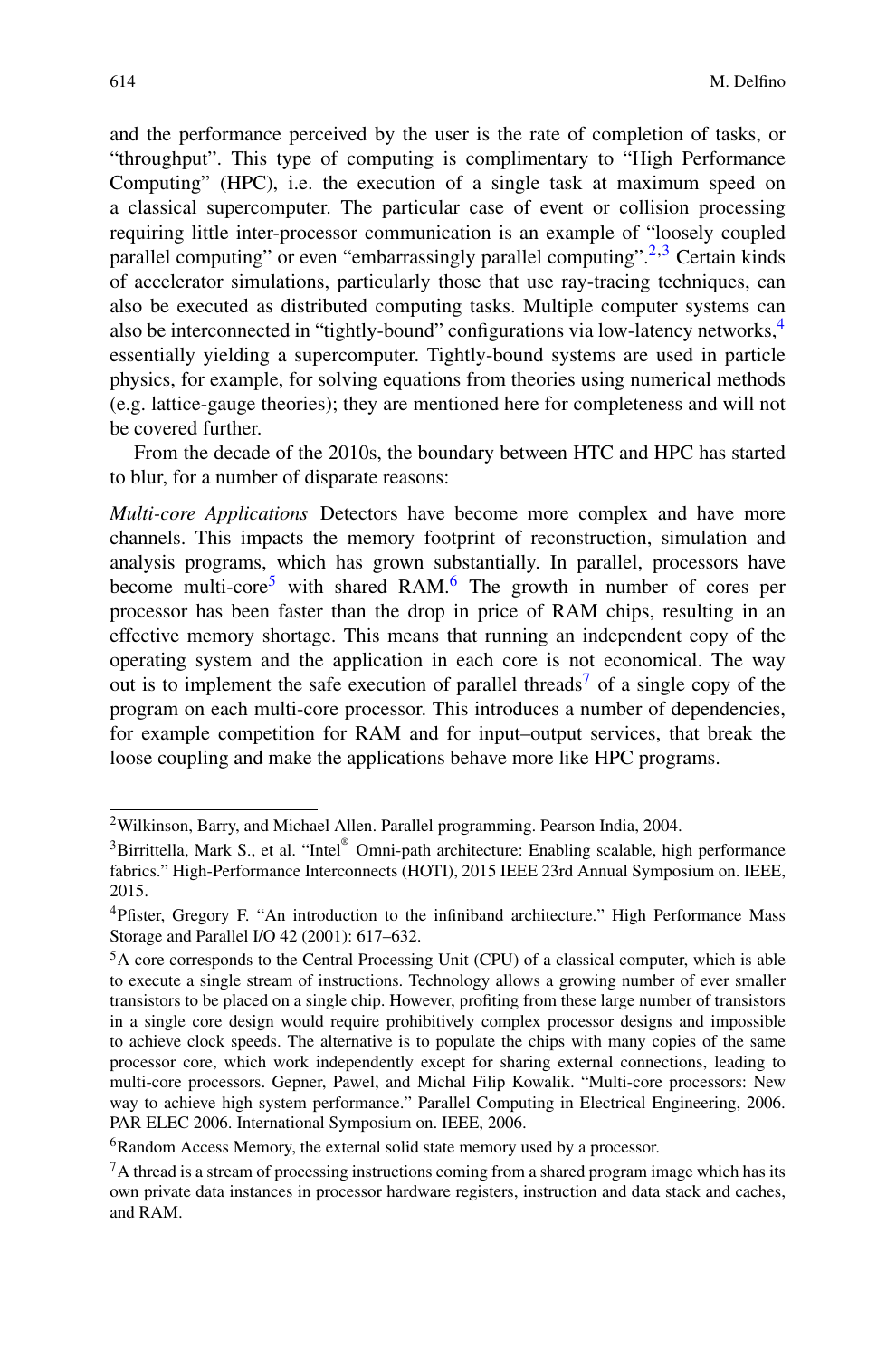*Supercomputers as High Core-Count Clusters* The original design of supercomputers was based on a rather small number of the fastest single core processors available at the time, interconnected with custom very low latency links. In addition, the design usually included a much larger amount of RAM than in standard computers. The design of supercomputers has changed completely over the last 20 years.<sup>8</sup> The main driver of this change is the difficulty in building processors with ever shorter clock cycles. The so-called "clock speed wall" has been hit, and practically all processors operate within a narrow range around a few GHz. Hence, the only way to make a supercomputer faster is through parallelism. Modern supercomputers are in fact huge clusters of relatively standard multi-core processors. Low latency links continue to be used and their hardware costs have become much lower. In addition, "latency hiding" techniques sometimes allow the use of standard networks, such as Ethernet. Finally, the amount of RAM per core does not differ much from standard computers. Hence, executing an HTC workload on a supercomputer targeted for HPC is no longer wasteful. At worst, only the low latency interconnect will be underutilized.

*Increase of Workloads with Low Input–Output* Particle physics has traditionally been a heavy user of HTC systems because they were the least expensive architecture for executing detector track reconstruction and analysis, applications with a relatively low CPU to input–output ratio. The needs for CPU for reconstruction and analysis have grown, however, as detectors have become much more complex. In parallel, the precision needed in the simulations has vastly increased. These high CPU, low input–output applications currently represent the largest computing demand of a modern particle physics detector. Hence, the global workload profile has moved closer to HPC in the last decades.

# **14.2 Functional Decomposition of a Distributed Computing Environment**

It is useful to introduce a functional decomposition, or reference framework, to discuss distributed computing systems. The decomposition that has dominated particle physics data processing since the 1990s, is the "SHIFT Model", introduced in the early 1990s by Robertson and collaborators. $9$  It will be described here with some updates of terminology. The basic assumption in the SHIFT framework is that a Local Area Network (LAN) can be built with enough capacity and flexibility so that the rest of the elements in the distributed environment can

<span id="page-2-0"></span><sup>&</sup>lt;sup>8</sup>Xie, Xianghui, et al. "Evolution of supercomputers." Frontiers of Computer Science in China 4.4 (2010): 428–436.

<span id="page-2-1"></span><sup>&</sup>lt;sup>9</sup> J.P. Baud, et al. "SHIFT, the Scalable Heterogeneous Integrated Facility for HEP Computing", Proc. Conference on Computing in the High Energy Physics, CHEP91, Tsukuba, Japan, Universal Academic Press.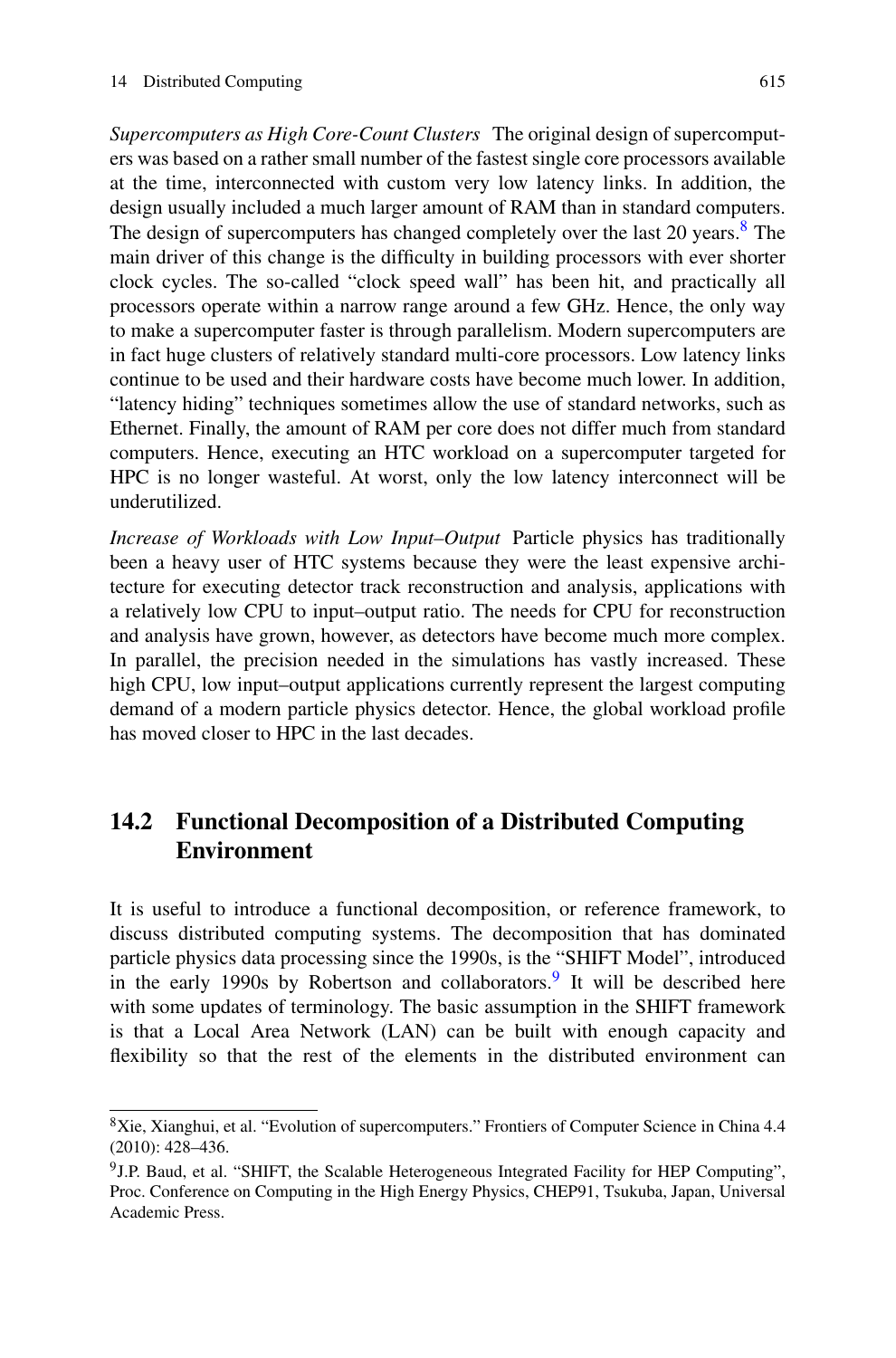communicate freely amongst themselves. Furthermore, the environment is loosely coupled and is therefore not sensitive to relatively long round-trip time for network messaging (large network latency). Connected to the network we have the following elements:

- *CPU servers*: Elements that receive input data, perform calculations and produce output data. They do not implement any permanent storage, although they often provide volatile disk storage used to temporarily store data while executing a task.
- *Disk servers*: Elements that store data in a stable and reliable manner with an access latency (defined as time to open a file and receive the first byte of data) which is relatively low. They provide inputs to and receive outputs from the CPU servers. They can also send and receive data to Tape server elements.
- *Tape servers*: Elements that store data in a stable and reliable manner with an access latency which is relatively high. They send and receive data to Disk server elements.
- *Information servers*: Elements that maintain data in a stable and reliable manner about the status of the various elements of the distributed computing environment.
- *Control servers*: Elements that issue commands to trigger operations in other types of servers and coherently update the relevant Information servers.
- *Remote Data servers*: Elements that send and receive data from other security domains, often to Disk server elements via Wide-Area Network (WAN) connections.

The elements of the functional decomposition presented, illustrated in Fig. [14.1,](#page-4-0) together with the aforementioned powerful network and the maintenance of coherent security<sup>[10](#page-3-0)</sup> domains, constitute a framework which is sufficient to analyze the most commonly used distributed computing environments.

The computing industry places a lot of emphasis on how storage is attached to the computers: Direct-Attached Storage (DAS) does not use a network, attaching storage hardware via an internal communication bus of a computer; Storage Area Network (SAN) uses a short-distance network (originally Fiberchannel, with an increasing tendency towards Ethernet) to couple storage hardware to computers; and Network Attached Storage (NAS) which uses computers hosting storage devices and connected to a LAN (or WAN configured to behave like a LAN) to present storage services to the other computers on the network. These distinctions are important in environments where few computers are used. In the case of particle physics, DAS and SAN are used to construct disk servers, which in turn are exposed almost exclusively in NAS mode.

<span id="page-3-0"></span><sup>&</sup>lt;sup>10</sup>A more precise term is "Authentication and Authorization Infrastructure", abbreviated as AAI or AA.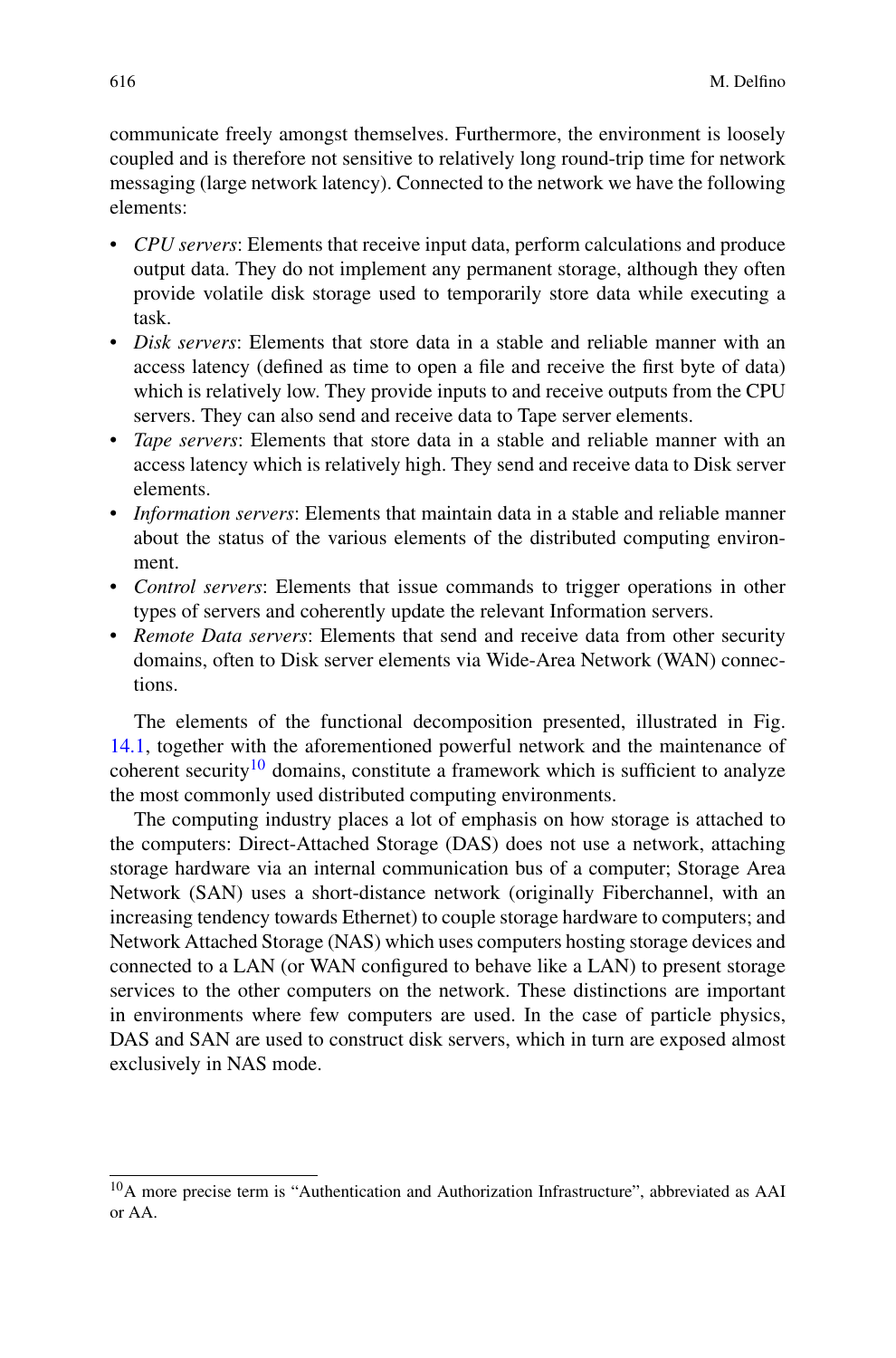<span id="page-4-0"></span>

#### **14.3 Data Processing Clusters**

The most common way to deploy a distributed computing environment is a "cluster".<sup>[11](#page-4-1)</sup> A cluster consists of a number of CPU, Disk and Control servers connected on a  $LAN^{12}$  and sharing status information through local Information servers while maintaining a *single, coherent, security domain*. A cluster may also implement Tape servers and Remote Data servers.

Historically, the first complete and reliable commercial implementation of a cluster was the VAXcluster<sup>[13](#page-4-3)</sup> (or VMScluster), implemented by Digital Equipment Corp. starting in 1983 on VAX computers and workstations using the VMS operating system. Today, essentially all clusters used by particle physics are implemented using the Linux operating system<sup>[14](#page-4-4)</sup> as a basis, and adding a number of additional packages for handling authentication and storage.

<span id="page-4-1"></span><sup>&</sup>lt;sup>11</sup>Unfortunately, after many decades of using the term "cluster" as in the present text, some commercial firms have taken to using the terms "Grid" or "Cloud" to mean "cluster". This is considered by the author as incorrect and confusing.

<span id="page-4-2"></span> $12$ There are also implementations using several LANs transparently interconnected via WANs, but maintaining a single security domain. This configuration is often used in business environments to gain fault-tolerance and disaster recovery. Problems related to performance limitations of the WAN, as well as inter-institutional security management complications, limit the use of this configuration in particle physics data processing. Interconnection of clusters via a Grid or a federated Cloud is used instead.

<span id="page-4-3"></span><sup>&</sup>lt;sup>13</sup> Kronenberg, Nancy P., Henry M. Levy, and William D. Strecker. "VAXcluster: a closely-coupled distributed system." ACM Transactions on Computer Systems (TOCS) 4.2 (1986): 130–146.

<span id="page-4-4"></span> $<sup>14</sup>$ Linux (or more precisely GNU/Linux) is mentioned specifically as it has become the dominant</sup> Unix-like operating system, and has become better known than the original Unix operating system. Most of the remarks in this chapter, however, are equally applicable to other Unix-like systems, notably macOS and FreeBSD.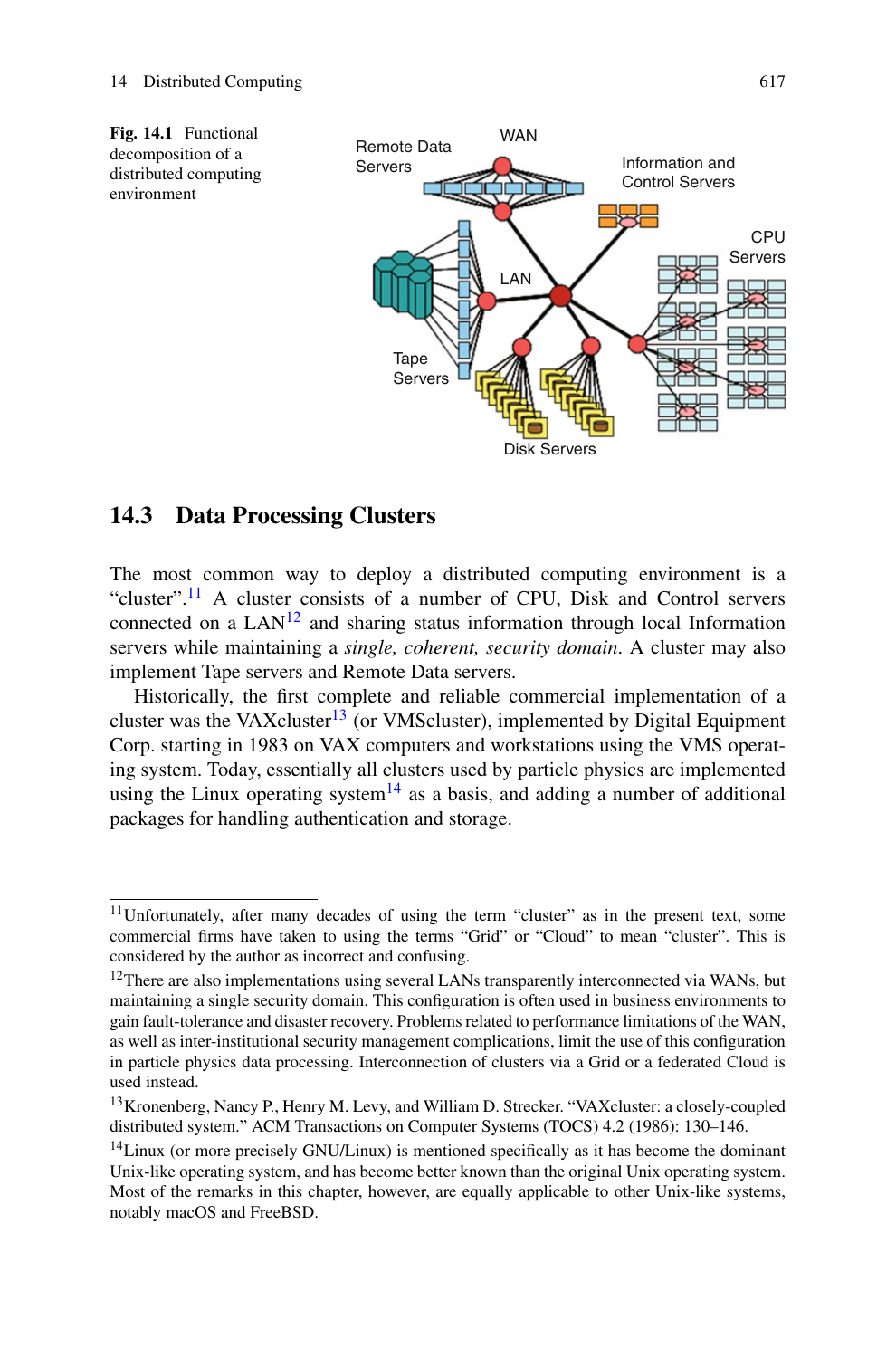#### *14.3.1 Authentication and User Identification*

The machinery behind authentication and user identification is often poorly understood by users, which leads to usage and security problems. It is important to gain an understanding of the basic concepts, especially as more complex distributed environments, such as Grids and Clouds (see sections below), have come into widespread use.

A number of Information servers are deployed to integrate individual computers to form a cluster.<sup>15</sup> The most crucial ones are the ones that generate a single, coherent, security domain.<sup>16</sup> Security under Linux and most other operating systems is based on the concept of an "account" which, ideally, is used exclusively by a single trusted individual. An account is represented externally by an alphanumeric string (the "username") and internally by a numeric code (the *userid* or *uid*). Although modern operating systems allow very long usernames, local restrictions may apply in order to maintain compatibility with older system software and utilities (the most common restriction is a maximum length of eight characters). Each account is associated to specific directives (called "rights" or "privileges") to allow or disallow access to operating system services, and can also be used to control access to files and other resources directly or via Access Control Lists ("ACL"). Since people often work in teams, it is useful to associate an account with a "group" named by an alphanumeric string and represented internally by a numeric code (the *groupid* or *gid*). Certain rights and, very importantly, file access control can thus be quickly managed for all accounts belonging to a group.

The process of authentication involves an exchange of credentials which establishes the identity of the user wanting to access a system which results in the creation of a process running under the corresponding *uid*. Authentication has been traditionally accomplished by a "password", an alphanumeric string which, ideally, is known only to the individual owner of an account. Password related issues are major contributors to computer security problems. Practically all computers are nowadays connected directly or indirectly to the Internet. An inherent weakness of a cluster (which is more than compensated by the gained functionality) is that having a single security domain means that gaining access to any component of the cluster grants access to all of it. The components of clusters directly connected to the Internet are under constant attacks, the most common being automated attempts to guess passwords (usernames are easily obtained from public information sources, such as Web pages listing email addresses). Attacks from within the cluster must also be considered, especially in clusters with many accounts. A

<span id="page-5-0"></span><sup>&</sup>lt;sup>15</sup>The term Information server is used in a broad manner. For example, Domain Name Service (DNS) servers which translate alphabetic Internet addresses to numerical, and Network Time servers which ensure all cluster elements have their clocks synchronized, are considered Information servers.

<span id="page-5-1"></span><sup>&</sup>lt;sup>16</sup>The actual implementation is a highly technical matter, using NIS, Idap, Microsoft Active Directory or other secure database sharing schemes.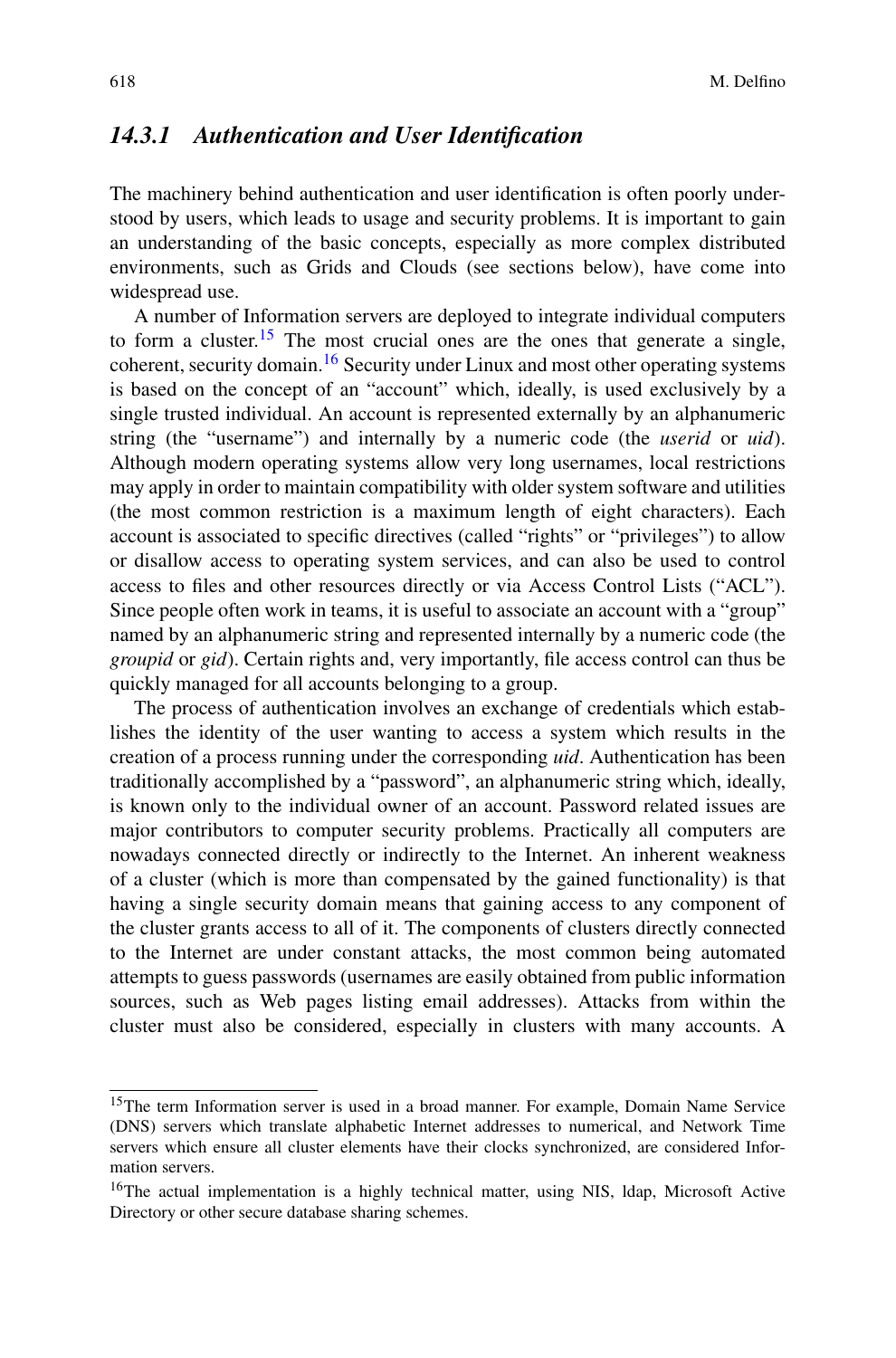password which is easily guessed is denominated "weak". Simple measures exist to avoid weak passwords: $17$  The password should be as long as possible and contain a mix of numbers and upper and lower case letters. Many installations require users to change their passwords periodically in order to improve computer security. A very dangerous practice which should be completely avoided, but which is unfortunately common practice in the particle physics community, is the "sharing" of personal accounts (and hence, their passwords) or the use of "service" accounts with passwords known by dozens of persons, written in documents and blackboards or even posted on Web sites. Modern operating system features make these practices completely unnecessary, as they can be configured so that each user can first authenticate with their personal account and then gain access to a common environment to perform the tasks required.

Portable devices ("laptops" and "smartphones") can be deployed so that they are elements of a cluster and therefore part of the security domain. Since the portable computer must remain useable when temporarily disconnected from the network, the operating system will keep a local copy (or "cache"<sup>18</sup>) of the security data, including the passwords. This means that a stolen portable computer is a computer security threat. Care should be taken in configuring the "suspended" or "hibernated" modes in portable computers to ask for a password when they are turned back on.

Another major issue with authentication based on usernames and passwords is that each cluster (and each online service such as electronic mail, social networks, and document and file repositories), being a separate security environment, requires a separate username and password and has its own policies for requiring password changes. Users are becoming overwhelmed in keeping track of their usernames and passwords and their reaction is often to use weak passwords or keep a list of passwords in a file which can be stolen. In order to reduce username/password proliferation, many organizations are linking their clusters and online services to shared authentication servers, thus providing a "single-sign-on" environment.

In the 2000s, organizations, most notably the CERN Large Hadron Collider experiments, started to use an alternative authentication and authorization frame-

<span id="page-6-0"></span><sup>&</sup>lt;sup>17</sup>Users should consult their local security rules for specific recommendations on password choices.

<span id="page-6-1"></span><sup>&</sup>lt;sup>18</sup>The term "cache" is used in computer architecture to describe a local copy of a limited amount of data which is normally stored elsewhere. The introduction of this local copy serves to increase the performance and efficiency of use of the element connected to it, by smoothing out peaks and valleys in storing and retrieving information, or avoiding retrieves altogether if the same information is needed repetitively. The cache is transparent to the element accessing the information; if the data needed is in cache, it will be delivered from there (a cache "hit") whereas if the data is not in cache, the normal access path to the normal storage place will be used (a cache "miss"). The key to successful implementation of a cache is the right choice of algorithm to choose which data to copy and keep in the cache. Examples are high-speed memory caches in CPU chips which hold local copies of instructions and data, and memory caches in disk controllers which hold local copies of disk blocks.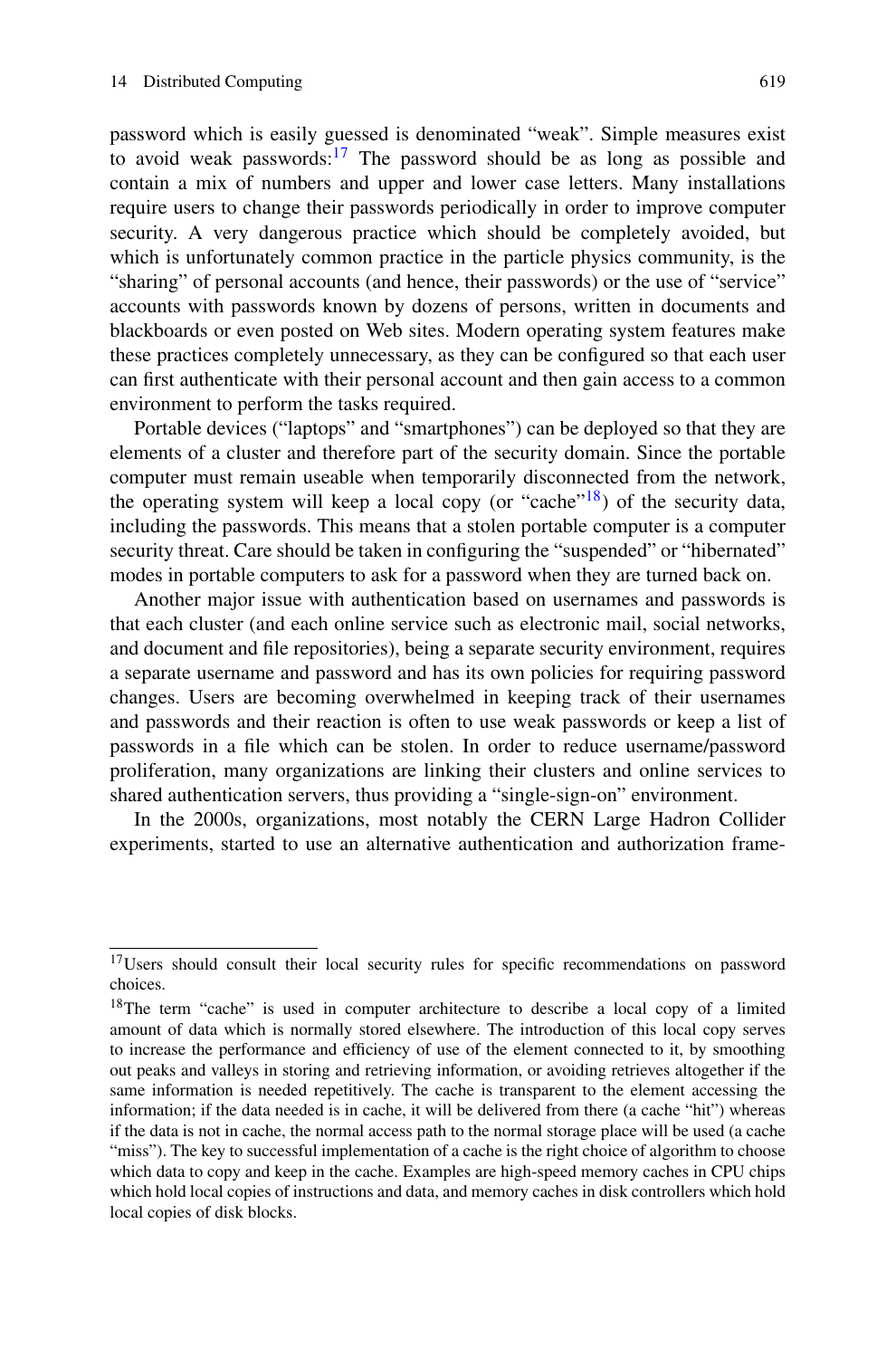work based on digital certificates.<sup>19</sup> This was one of the pillars for constructing the Worldwide LHC Computing Grid (WLCG), later generalized to the European Grid Infrastructure (EGI), the U.S. Open Science Grid (OSG) and others. The certificates used are based on the X.509 standard, supported by all major Web servers and browsers. These schemes were very successful and are still being used, allowing tens of thousands of computers to provide coherent services to thousands of users. They are, however, extremely difficult to manage and expensive to operate. Hence, the tendency is to abandon these schemes in user-facing services, keeping them mostly for machine-to-machine services.

Industry and academia are putting a lot of effort on the emerging area of "distributed" authentication and authorization  $(AA)$  schemes.<sup>20</sup> The ultimate aim is to simplify the AA process and make it easier to use, enabling "single-sign-on" to a wide variety of resources, a functionality that users have come to expect from their experience with social networks. Unfortunately, progress has been rather slow and solutions proposed by industry and academia are often incompatible. Part of the problem is that there are two competing standards:  $SAML<sup>21</sup>$  and OpenID.<sup>[22](#page-7-3)</sup>

The main problem, however, is that the usage by large collaborations, such as those in particle physics, ideally requires the simultaneous use of many different AA sources (something known as Identity Federation). The largest Identity Federation currently deployed is the  $eduGAIN$  federation,<sup>[23](#page-7-4)</sup> where the AA sources come from the universities and research institutes who employ the users. *eduGAIN* is modeled after the successful *eduroam* system<sup>24</sup> used to grant worldwide access to academic WiFi networks worldwide. Solving the general access problem is much more difficult, however, as it requires the maintenance of many more attributes for each user. For example, each university and research institute would have to include and maintain in their databases which experiment or project each employee is participating in, something which is not practical. In order to solve this issue, hybrid schemes are being worked on, where the authentication would come from *eduGAIN* but the authorization information would come from an attribute server managed and operated by a specific experiment or project. This still leaves the problem of reliably operating a service build from thousands of independently managed AA servers with varying degrees of service quality.

<span id="page-7-0"></span><sup>&</sup>lt;sup>19</sup>Thompson, Mary R., Abdelilah Essiari, and Srilekha Mudumbai. "Certificate-based authorization policy in a PKI environment." ACM Transactions on Information and System Security (TISSEC) 6.4 (2003): 566–588.

<span id="page-7-1"></span> $20$ These schemes centralize AA information and then make it available to a distributed set of heterogeneous resources, hence the term "distributed".

<span id="page-7-2"></span><sup>21</sup>Rosenberg, Jonathan B., and David L. Remy. Securing web services with WS-security: Demystifying WS-security, WS-policy, SAML, XML signature, and XML encryption. Sams, 2004. 2[2https://openid.net/developers/specs/](https://openid.net/developers/specs/)

<span id="page-7-4"></span><span id="page-7-3"></span><sup>&</sup>lt;sup>23</sup>López, D. "eduGAIN: Federation interoperation by design." TERENA Networking Conference. 2006.

<span id="page-7-5"></span> $24$ López, Gabriel, et al. "A proposal for extending the eduroam infrastructure with authorization mechanisms." Computer Standards & Interfaces 30.6 (2008): 418–423.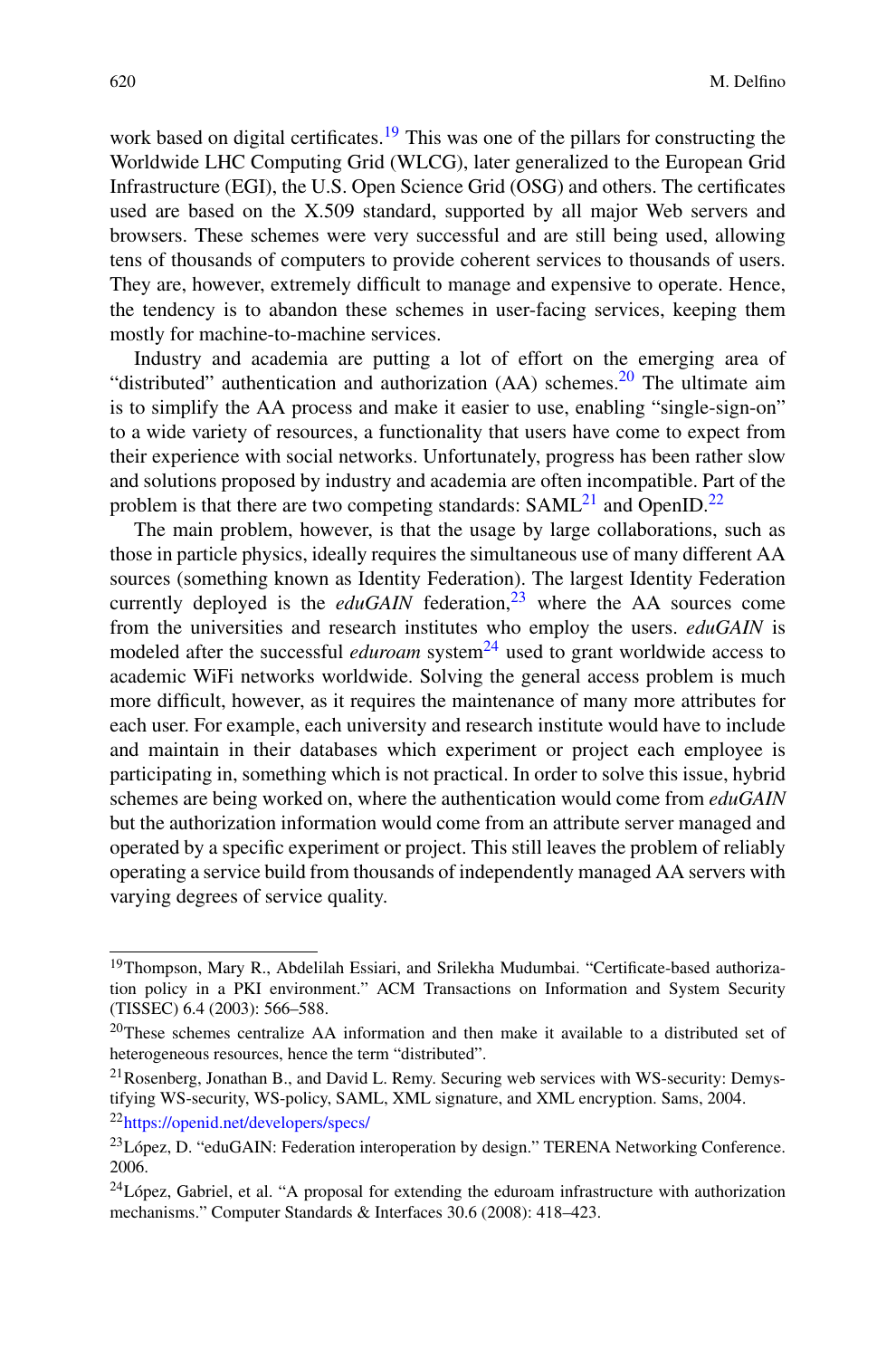Some interesting alternatives are starting to emerge, which avoid Identity Federation. One approach is to identify a single reliable provider for AA, for example the OpenID service from  $ORCID<sup>25</sup>$  combined with an appropriate attribute server. Another approach is for a project or experiment to deploy a single AA scheme available to services *for that project* around the world. This can be accomplished in a simple and economical manner by re-using the project's personnel database and exposing it through the Internet in a secure manner using an *ldap* server.<sup>26</sup> These type of implementations of single-sign-on are ideal for service providers that serve a single project. On the other hand, they do shift the diversity problem to the service providers, which must locally adjust crucial attributes such as *uid* and *gid* in order to avoid duplications in multi-project or multi-experiment environments.

#### *14.3.2 Processing and Storage*

Two configurations of CPU servers are usually deployed:

- "Batch workers", which execute tasks (jobs) that don't require user interaction and are scheduled using a "Batch" system<sup>27</sup> or a more sophisticated resource harvester, such as HTCondor.<sup>[28](#page-8-3)</sup>
- "Interactive nodes", where users can connect (or "log-in") and perform work that requires interaction via a screen, keyboard and mouse.

Several configurations of Disk servers are usually deployed:

• "Network File servers", based on industry-standard or widely used protocols, such as NFS, $^{29}$  $^{29}$  $^{29}$  smb $2^{30}$  or http with WebDAV, $^{31}$  $^{31}$  $^{31}$  are used to provide "home" and "project" directories holding text and binary files of relatively small size. These directories appear in the CPU servers as "mount points" or "network shares" that largely behave as a local, conventional disk resource. The POSIX input–output

<span id="page-8-0"></span><sup>&</sup>lt;sup>25</sup> Haak, Laurel L., et al. "ORCID: a system to uniquely identify researchers." Learned Publishing 25.4 (2012): 259–264.

<span id="page-8-1"></span><sup>&</sup>lt;sup>26</sup>Johner, Heinz, et al. Understanding LDAP. Vol. 6. IBM, 1998.

<span id="page-8-2"></span> $27$ See for example Yoo, Andy B., Morris A. Jette, and Mark Grondona. "Slurm: Simple linux utility for resource management." Workshop on Job Scheduling Strategies for Parallel Processing. Springer, Berlin, Heidelberg, 2003.

<span id="page-8-3"></span> $^{28}$ Fajardo, E. M., et al. "How much higher can HTCondor fly?" Journal of Physics: Conference Series. Vol. 664. No. 6. IOP Publishing, 2015.

<span id="page-8-4"></span><sup>&</sup>lt;sup>29</sup>Shepler, Spencer, et al. Network file system (NFS) version 4 protocol. No. RFC 3530. 2003.

<span id="page-8-5"></span><sup>&</sup>lt;sup>30</sup>French, Steven M., and Samba Team. "A New Network File System is Born: Comparison of SMB2, CIFS and NFS." Linux Symposium. sn, 2007.

<span id="page-8-6"></span><sup>&</sup>lt;sup>31</sup>Goland, Yaron, et al. HTTP Extensions for Distributed Authoring – WEBDAV. No. RFC 2518. 1999.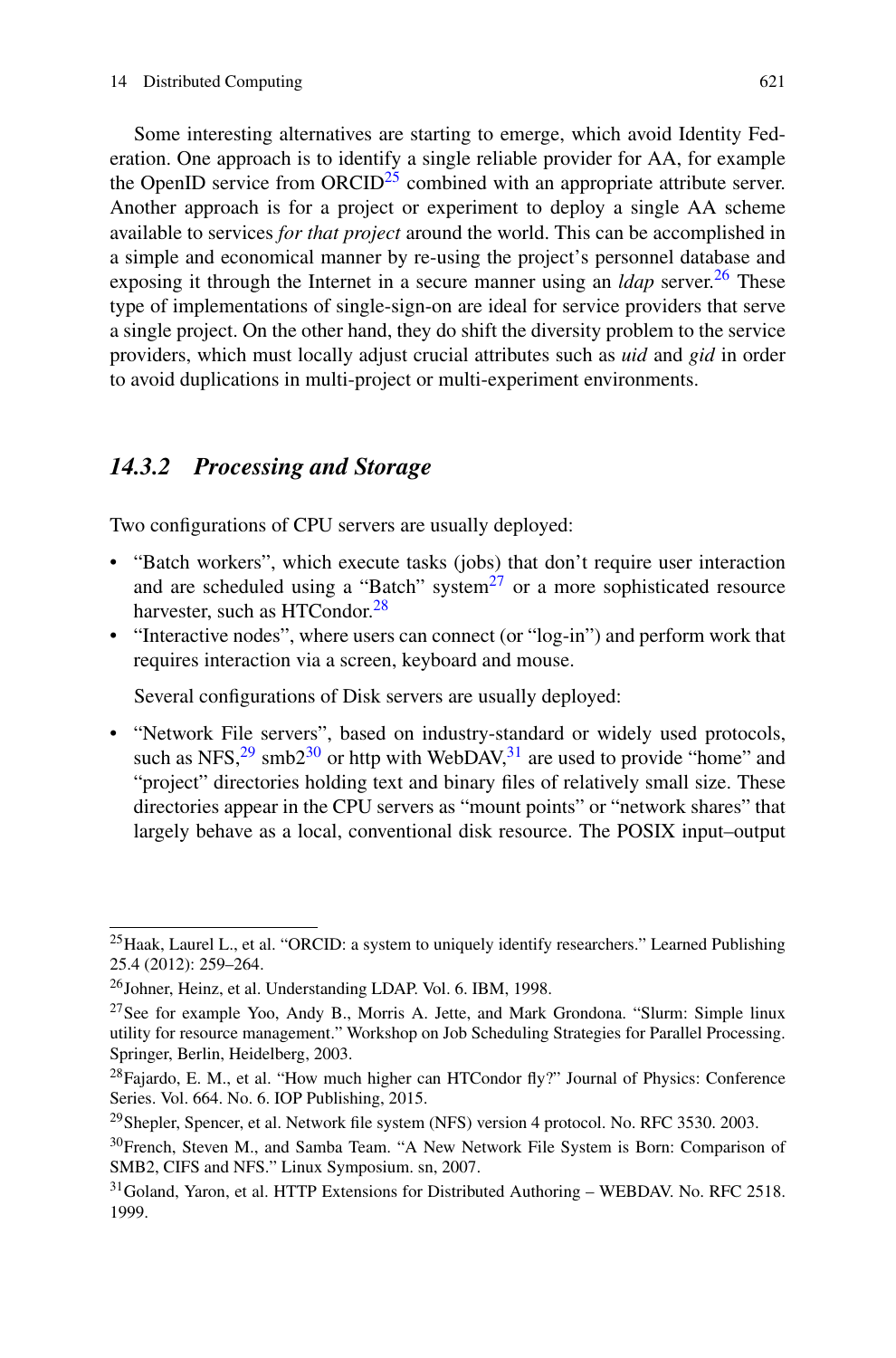standard $32$  is the most often used definition of this behavior. The implementations are far from trivial, but fortunately they are widely used and hence available as packages fully supported by operating systems, or even as part of the operating system. These protocols support operations such as simultaneous access by multiple users in read/write/append mode as well as record-level locking. This forces the deployment in CPU servers of some Control and Information server functionality, with information being constantly exchanged between all nodes accessing a mount point in order to keep file system coherency and distribute lock information. In order to fulfill performance expectations, these Control and Information functionalities must often be implemented as drivers, often executing inside the operating system kernel. The price of this is the risk of all CPU servers becoming inoperative (or "hung") if a network file server has a fault or the status information becomes corrupted. Some Network File servers, such as the CernVM-FS $33$  system used for software installation, serve very specialized purposes. They implement only part of the functionalities, for example serving files only in read-only mode, with the benefit of having a smaller impact on the operating system environment.

• "Database servers", are disk servers<sup>34</sup> which organize their data using database products such as Oracle, MySQL or PostgreSQL. They are mostly used to store and manage detector configuration and calibration data, though on occasion they can store high-level analysis data such as the "Event Tags" used by some experiments.<sup>35</sup> CPU servers read these data through the network by issuing database queries and retrieving the results. Database servers must be configured in accordance to the type of most-often used queries (a process called "tuning") in order to achieve the required performance. Because the overall cost of purchasing and maintaining a Database server is high, situations often arise where the deployed capacity is insufficient to serve all the CPU servers unless specific caches or buffers<sup>[36](#page-9-4)</sup> are deployed. An emerging alternative type of database

<span id="page-9-0"></span><sup>&</sup>lt;sup>32</sup>Gallmeister, Bill. POSIX. 4 Programmers Guide: Programming for the real world. "O'Reilly Media, Inc.", 1995.

<span id="page-9-1"></span><sup>33</sup>Blomer, Jakob, et al. "Status and future perspectives of CernVM-FS." Journal of Physics: Conference Series. Vol. 396. No. 5. IOP Publishing, 2012.

<span id="page-9-2"></span><sup>&</sup>lt;sup>34</sup>It may seem odd to classify a database server as a Disk server. It is considered correct in this context, as their usage pattern is unusual in that the record update frequency is very low compared to the record reading frequency. Note that the technical database servers used to implement Data and Tape server features are considered Information servers.

<span id="page-9-3"></span><sup>35</sup>See for example Cranshaw, Jack, et al. "Event selection services in ATLAS." Journal of Physics: Conference Series. Vol. 219. No. 4. IOP Publishing, 2010.

<span id="page-9-4"></span><sup>&</sup>lt;sup>36</sup>The term "buffer" is used in computer architecture to mean "temporary storage location". Buffers are used to accumulate information and then transmit it as a block, or to receive information as a block and then distribute it. The difference between a buffer and a cache is that in the case of buffers all the information is temporarily stored, whereas a cache implements an algorithm to store only the most relevant information. In addition, whereas a cache is always transparent, a buffer may be transparent or it may allow explicit buffer manipulation by the application.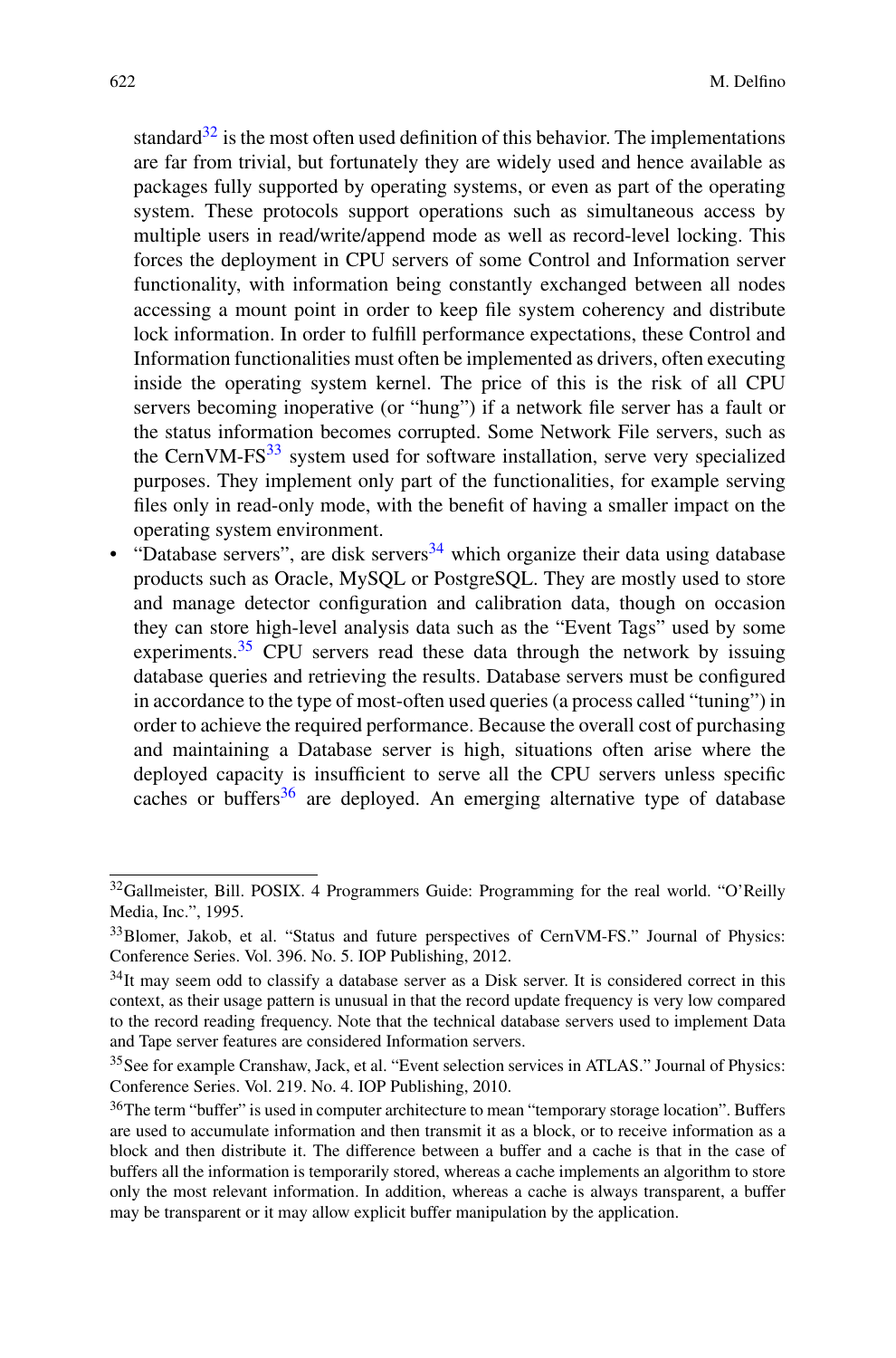servers are those based on "Big Data" tools, such as NoSQL databases $37$  with underlying *Hadoop* storage management systems.<sup>38</sup>

• "Data servers", based on products such as  $dCache<sup>39</sup>GPFS<sup>40</sup>$  $dCache<sup>39</sup>GPFS<sup>40</sup>$  $dCache<sup>39</sup>GPFS<sup>40</sup>$  Lustre,<sup>41</sup> EOS<sup>42</sup> and  $DPM<sub>1</sub><sup>43</sup>$  $DPM<sub>1</sub><sup>43</sup>$  $DPM<sub>1</sub><sup>43</sup>$  are used to hold the large-size binary files which contain physics data. They use a set of specific Control and Information Servers to present to the other elements of the cluster, in particular to the CPU servers, an interface approximating a conventional (POSIX-compliant) disk resource, but with some important differences in order to achieve the large capacities and high performance needed for particle physics applications (and data-intensive applications in other fields). Much of the optimization is possible because of the particular usage pattern of particle physics data, which is essentially written once and then read many times. $^{44}$  The key point is to separate  $^{45}$  the "namespace" information (directory tree or file folder structures, file attributes such as name, creation date, etc.), the "file storage" information (physical location of the blocks that comprise a file, whether it is open for read, write or append, etc.) and the "file data" information (the actual data blocks that comprise the file). This separation makes it possible to serve the data blocks from a large number of Data servers with a combined capacity far exceeding what can be provided by a conventional file system. In addition, the data blocks of a given file may be stored in multiple servers in order to enhance read performance or provide high-availability (for reading).<sup>[46](#page-10-9)</sup> The cost of this separation (apart from the complexity of the multiple

<span id="page-10-0"></span><sup>&</sup>lt;sup>37</sup>Han, Jing, et al. "Survey on NoSQL database." Pervasive computing and applications (ICPCA), 2011 6th international conference on. IEEE, 2011.

<span id="page-10-1"></span><sup>38</sup>Shvachko, Konstantin, et al. "The hadoop distributed file system." Mass storage systems and technologies (MSST), 2010 IEEE 26th symposium on. Ieee, 2010.

<span id="page-10-2"></span><sup>&</sup>lt;sup>39</sup>Millar, Paul, et al. "Storage for advanced scientific use-cases and beyond." Parallel, Distributed and Network-based Processing (PDP), 2018 26th Euromicro International Conference on. IEEE, 2018.

<span id="page-10-3"></span><sup>40</sup>Schmuck, Frank B., and Roger L. Haskin. "GPFS: A Shared-Disk File System for Large Computing Clusters." FAST. Vol. 2. No. 19. 2002.

<span id="page-10-4"></span><sup>41</sup>Schwan, Philip. "Lustre: Building a file system for 1000-node clusters." Proceedings of the 2003 Linux symposium. Vol. 2003. 2003.

<span id="page-10-5"></span><sup>42</sup>Peters, A. J., E. A. Sindrilaru, and G. Adde. "EOS as the present and future solution for data storage at CERN." Journal of Physics: Conference Series. Vol. 664. No. 4. IOP Publishing, 2015.

<span id="page-10-6"></span><sup>43</sup>Alvarez, Alejandro, et al. "DPM: future proof storage." Journal of Physics: Conference Series. Vol. 396. No. 3. IOP Publishing, 2012.

<span id="page-10-7"></span><sup>44</sup>Aside from the write-once/read-many access pattern, particle physics datasets almost never have data appended to them nor have their already existing records updated. For an extreme contrast, consider the access pattern of bank account datasets, which constantly have data appended and updated.

<span id="page-10-8"></span><sup>45</sup>Conventional file systems, whether local or networked, tightly bind the management of the three types of information described in order to optimize file open/close operations and implement sharing of files in read/write/append mode.

<span id="page-10-9"></span><sup>&</sup>lt;sup>46</sup>This is conceptually similar to the "striping" of files across many disks performed by RAID controllers on DAS devices.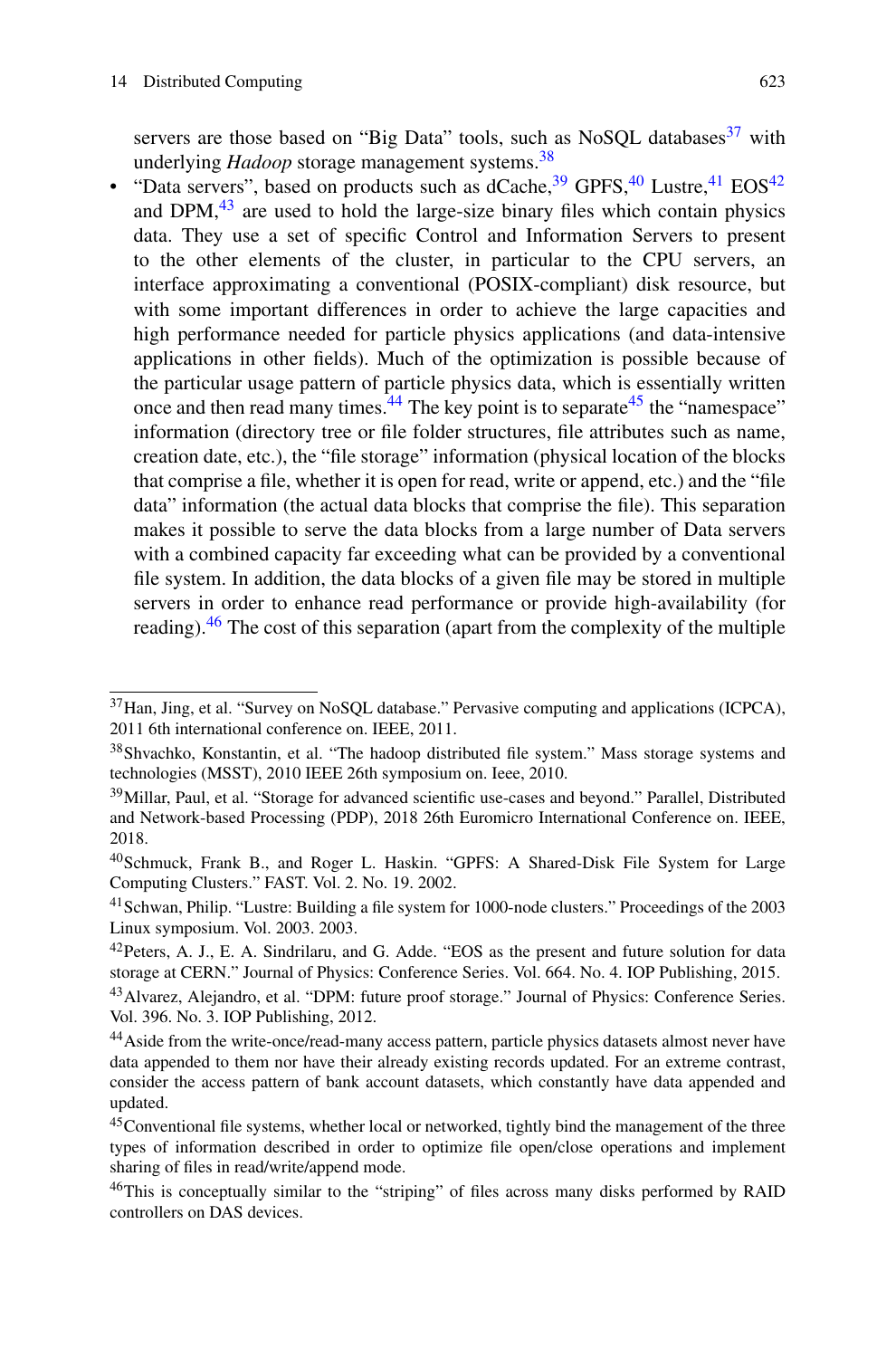Information Servers) is a relatively high overhead and latency for file open/close operations and the loss of full POSIX compliance. In some cases, applications have to use input–output methods specific to the data server product, such as Xrootd,<sup>[47](#page-11-0)</sup> whereas in other cases standard protocols, such as NFS or http or subsets of POSIX I/O can be used*.* Historically, namespaces have been confined to single clusters. There are, however, some interesting implementations of global namespaces, using for example a hierarchy of distributed name servers coupled through redirectio[n48](#page-11-1) techniques offered by various protocols such as *Xrootd*, WebDAV or http. $49$  Many commercial systems use similar implementations, but with different design criteria, for example the requirement of serving hundreds of thousands of users at relatively low performance in a social network.

Tape servers are hidden from the user,  $50$  except in very special cases such as data recording of experimental data. Nevertheless, users and system managers should be vigilant, as the user may generate access patterns which make extremely inefficient use of the underlying tape cartridge system. Tape servers and their related tape cartridge systems are quite complex technologically. Exploring this is beyond the scope of this chapter, but a few remarks are appropriate. The main motivation for introducing Tape servers is that they provide storage which is less expensive than Disk servers, with additional features such as guaranteed readonly access, protection against erroneous deletion by users, lower probability of data loss due to hardware failure and lower power usage. As their name implies, tape servers have been historically implemented using storage on magnetic tape cartridges. Implementations for particle physics are of the "Active Tape" nature, using specific software to manage the tape in a much more agile manner than traditional tape backup systems, as well as providing file by file access. Different computer centers use different software packages for Active Tape management. Examples are  $HPSS<sup>51</sup>$  and Tivoli Storage Manager,<sup>[52](#page-11-5)</sup> both developed by IBM, Enstore<sup>53</sup> developed by Fermilab and Castor $2^{54}$  developed by CERN. Decreasing prices for commodity disks, however, are driving an emerging area where Tape

<span id="page-11-0"></span><sup>47</sup>Dorigo, Alvise, et al. "XROOTD-A Highly scalable architecture for data access." WSEAS Transactions on Computers 1.4.3 (2005).

<span id="page-11-2"></span><span id="page-11-1"></span><sup>48</sup>For example, redirection is a standard feature in the http protocol used for the World Wide Web. <sup>49</sup>See for example Bloom, Kenneth, and Cms Collaboration. "Cms use of a data federation." Journal of Physics: Conference Series. Vol. 513. No. 4. IOP Publishing, 2014.

<span id="page-11-3"></span><sup>50</sup>Conventional backup to tape of files in home and project directories is usually performed as part of the general operation of clusters using standard commercial or open-source packages. This is an important function but, being completely conventional, is not considered further in this context.

<span id="page-11-4"></span><sup>&</sup>lt;sup>51</sup>Teaff, Danny, Dick Watson, and Bob Coyne. "The architecture of the high performance storage system (hpss)." (1998).

<span id="page-11-5"></span><sup>&</sup>lt;sup>52</sup>IBM Corporation, Tivoli Storage Manager; see [http://www.ibm.com/software/tivoli/products/](http://www.ibm.com/software/tivoli/products/storage-mgr/) [storage-mgr/](http://www.ibm.com/software/tivoli/products/storage-mgr/)

<span id="page-11-6"></span><sup>&</sup>lt;sup>53</sup>Bakken, Jon, et al. "Enstore Technical Design Document." Fermilab-JP0026 (1999).

<span id="page-11-7"></span><sup>54</sup>Presti, Giuseppe Lo, et al. "CASTOR: A Distributed Storage Resource Facility for High Performance Data Processing at CERN." MSST. Vol. 7. 2007.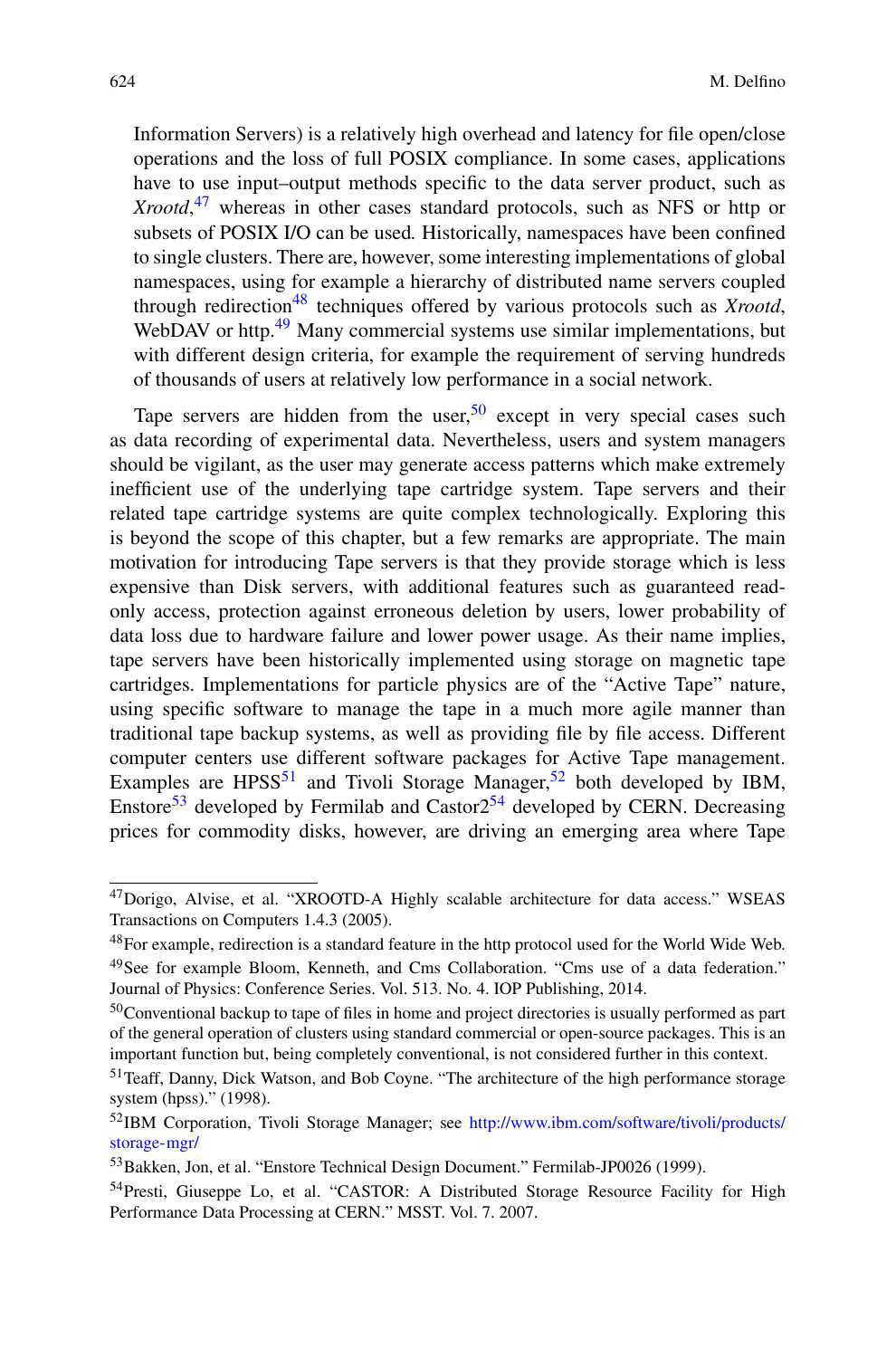servers are implemented on inexpensive commodity computers with large disks. This is in turn stimulating multi-layer implementations, for example the D2D2T (disk-to-disk-to-tape) scheme, where Disk servers store and retrieve data on diskbased pseudo-tape servers, which in turn store and retrieve data on "real" magnetic cartridge Tape servers. Both disk-based tape servers and D2D2T schemes are important because the large growth in data volumes in particle physics is the result of a very modest growth in file size multiplied by a large growth in the number of files, resulting in a situation which can be very inefficient for traditional tape systems (the so-called small file problem in tape cartridge storage).

A "Hierarchical Storage Manager" (HSM) is implemented between the Data servers and Tape servers using specific Control and Information servers. HSM systems are not a common feature of conventional computing environments. HSM systems that fulfill the needs of particle physics data processing are even less common. Furthermore, the interaction between Data servers and Tape servers can be rather complex and no clean, practical interfaces are available. Therefore, each data center implements its own customized solution using a combination of communitywritten and commercial software. Examples of Data server/HSM implementations are dCache interfaced to Tivoli or Enstore; GPFS interfaced to IBM HPSS; and CERN's Castor-2 which has its own data server and HSM implementations. Depending on the solution, the HSM system may be more or less intertwined with the Data server software, although the tendency is to separate as much as possible the HSM and Data server implementations.

Experiment specific Information servers are deployed in order to manage and make accessible a view of all their files containing custom details about their characteristics, for example trigger conditions, detector configuration or beam type. This is often called a "File Catalog" and may in itself be a quite complex database.

# **14.4 The Main Workflows of Data Processing in an Experiment**

Most experiments implement two "organized" data processing workflows: one for data coming from the actual detector (awkwardly referred to as "real" data) and another for simulations resulting from the techniques described in the contribution "Detector Simulation" (awkwardly referred to as "Monte Carlo" data). An additional very important "organized" workflow derives calibration constants from detector data taken either in normal mode or in special conditions for calibration (cosmic rays, single beam, sending pulses to the front-end electronics, etc.). Altogether, these three workflows are referred to as "production" and constitute the process by which "raw" data is transformed into "analysis datasets". Workflows related to the use of these analysis datasets by individual physicists are described in a later section.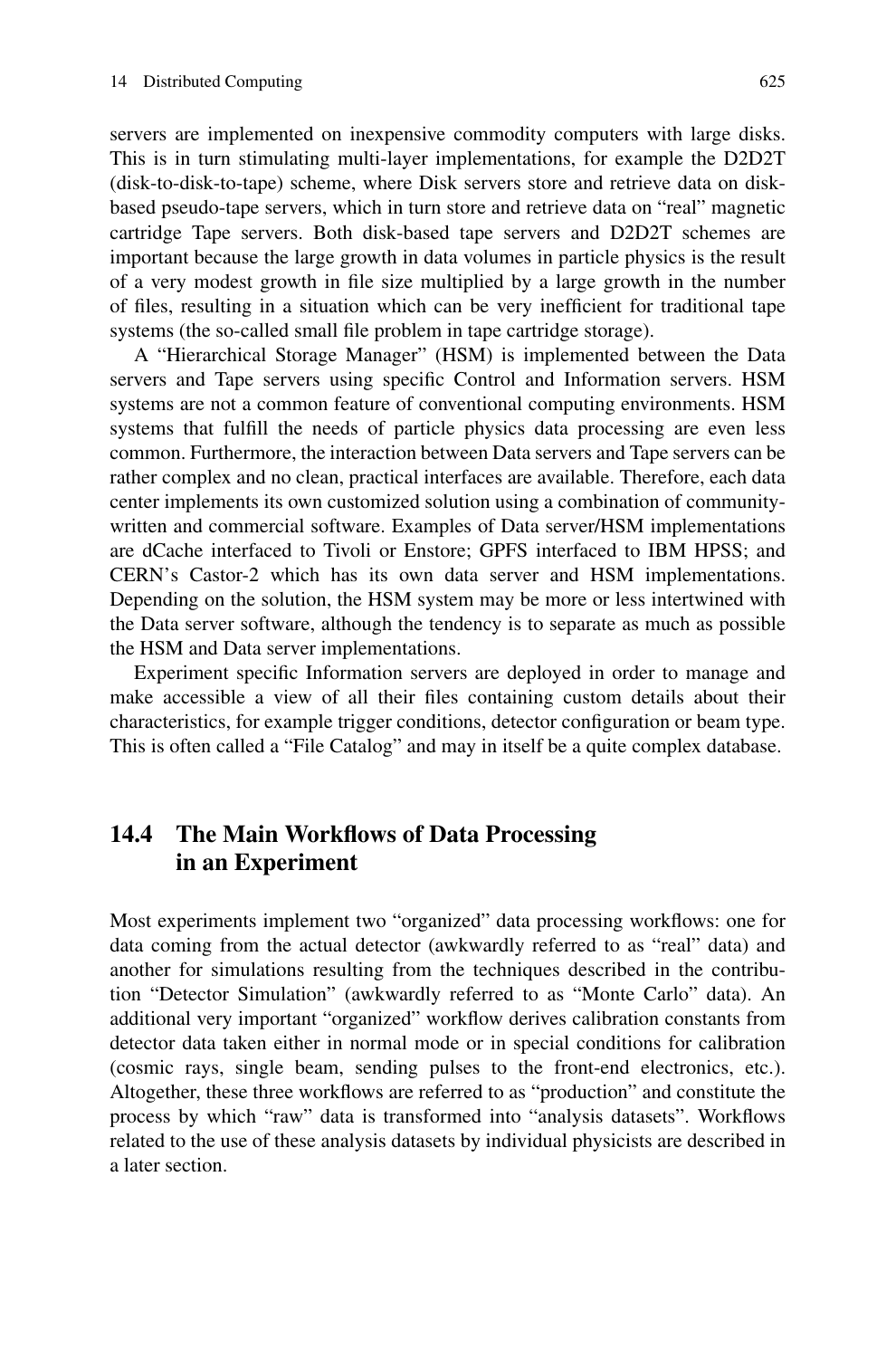The production workflows involve a number of tasks,  $55$  such as event reconstruction, simulated event production, data reduction, event filtering, and calibration data processing.

#### *14.4.1 Event Reconstruction*

Data arriving from an experiment's data acquisition system is called "raw" data. It is organized in "event records", each record corresponding to a particle interaction "event" which is relevant in the context of the experiment. An event record may or may not correspond to a single collision between particles, though particle physicists often refer to data arising from a single collision as "an event". In a collider, an event record may correspond to data collected from a single beam crossing, which depending on the beam type, luminosity and angular coverage may contain data arising from several particle collisions.<sup>56</sup> In a fixed target experiment an event record may correspond to data collected over a full beam spill. In an astroparticle experiment an event record may correspond to data collected starting from a trigger signal for a certain length of time. Furthermore, due to performance requirements of data acquisition systems, raw data is often compressed, encoded or packed into rather complex data structures, which are often not very convenient for direct use in reconstruction programs. Therefore, a raw event record is usually read from disk and immediately "unpacked" into simpler but larger data structures where the digitized signals are represented by standard integer or floating point numbers.

The output of the most complete simulations (often called "full" simulations, see below) can be stored in "packed raw" format identical to the detector data, or in "unpacked raw" format in which case the unpacking step is omitted in reading simulated event records.<sup>57</sup> Thereafter, simulated event records are treated identically to detector "real" data.

A number of event records are written by the data acquisition system to a raw data file, which is the main data item delivered from the "online" to the "offline" environment. The organization of event records into raw data files is very often unrelated to the experimental conditions and simply reflects technical constraints such as the size of disk buffers in the online and offline clusters.

<span id="page-13-0"></span><sup>55</sup>The names of these tasks are not standardized. Therefore readers will have to identify the corresponding task names for their respective project.

<span id="page-13-1"></span><sup>&</sup>lt;sup>56</sup>In electron-positron collisions there is a single collision most of the time, but there may be occasionally an annihilation event together with a two-photon collision, for example. In proton– proton collisions there are on average 20 collisions per beam crossing at the nominal luminosity of the original LHC configuration.

<span id="page-13-2"></span> $57$  Even though it would be more economical to store simulated data in "packed raw" format, this is often not possible. For example, the simulations may be needed before the detector data acquisition system is fully designed and implemented, and therefore the exact format for packed raw data will not be known.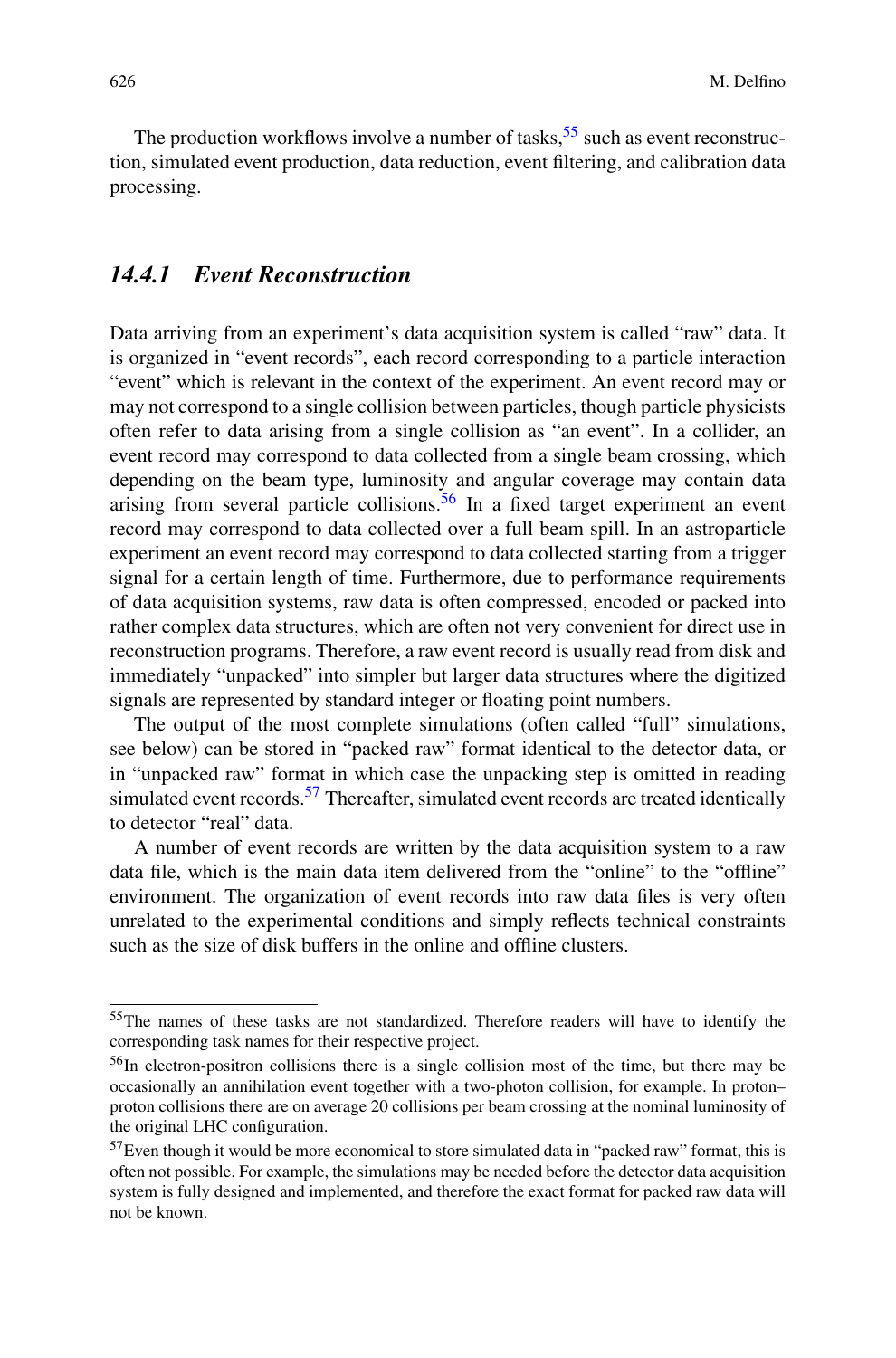The output of the reconstruction arises from the application of the techniques described in the contribution "Patter Recognition and Reconstruction" and consists of data structures containing tracks, clusters, etc. These data structures are written as event records, which may or may not have a one-to-one correspondence to the event records read on input. For example, the reconstruction program may disentangle data from different collisions contained in a single raw data event record and write the corresponding reconstruction output as separate event records for each collision.

The reconstruction program needs detector configuration and calibration data that often varies with time, though reasonably slowly compared to the event rate.<sup>58</sup> Therefore, the reconstruction program accesses a "conditions database" in order to fetch the configuration and calibration data matching the conditions under which a particular event was acquired. Alternatively, if stable and reliable calibration data are available at the time of acquisition, it may be stored within the raw data files, interspersed with the event records.

Event records are, in principle, all independent from one another and therefore suitable for loosely-coupled parallel processing. Early implementations<sup>59</sup> would process one raw data file at a time, in essence treating the raw data file as a buffer and implementing an "event server" to distribute individual events via the network to CPU servers. This methodology has been largely abandoned for event reconstruction, although it remains a good choice for parallel processing of analysis data sets. Modern event reconstruction clusters or "farms" are configured so that each CPU server executes jobs that process one or more complete data files at a time. The CPU servers read raw and calibration data and write reconstructed data in an autonomous fashion to the Disk and Database servers. Hundreds or even thousands of jobs can run simultaneously in a single cluster.

Care must be taken to handle aspects that may introduce coupling and break the highly parallel processing scheme. Consider, for example, one of the most common pitfalls that breaks parallelism: simultaneous access to the same file by many jobs. For example, the executable image of the reconstruction program is the same for all jobs and may be quite large. Therefore, each job that starts must read the image file from a Network File server. In an environment where thousands of jobs are executed, the number of jobs simultaneously reading the image file may be

<span id="page-14-0"></span><sup>58</sup> There are exceptions to this rule, especially for neutrino beam or non-accelerator events, where calibration data may in fact be updated faster than the event rate.

<span id="page-14-1"></span><sup>&</sup>lt;sup>59</sup>Event processing in parallel dates back to the 1970s when physicists used their experience in building digital electronic boards for detectors to design inexpensive processor boards, called emulators, which executed the instruction set of the IBM System 370 mainframe computer and interfaced to its input-output channel by emulating a tape drive. Starting in the mid-1980s, parallel event processing was mostly done using specially configured clusters (called "farms") of scientific workstations with Reduced Instruction Set CPUs (RISC) running the VMS operating system from Digital Equipment Corp. and a number of variants of Unix, interconnected by proprietary networks or by daisy-chained Ethernet networks. Starting in the mid-1990s to date, essentially all reconstruction is run on clusters of widely marketed, industry standard "commodity" computers using the x86 instruction set supported by Intel and Advance Micro Devices CPU chips and interconnected by switched Ethernet networks.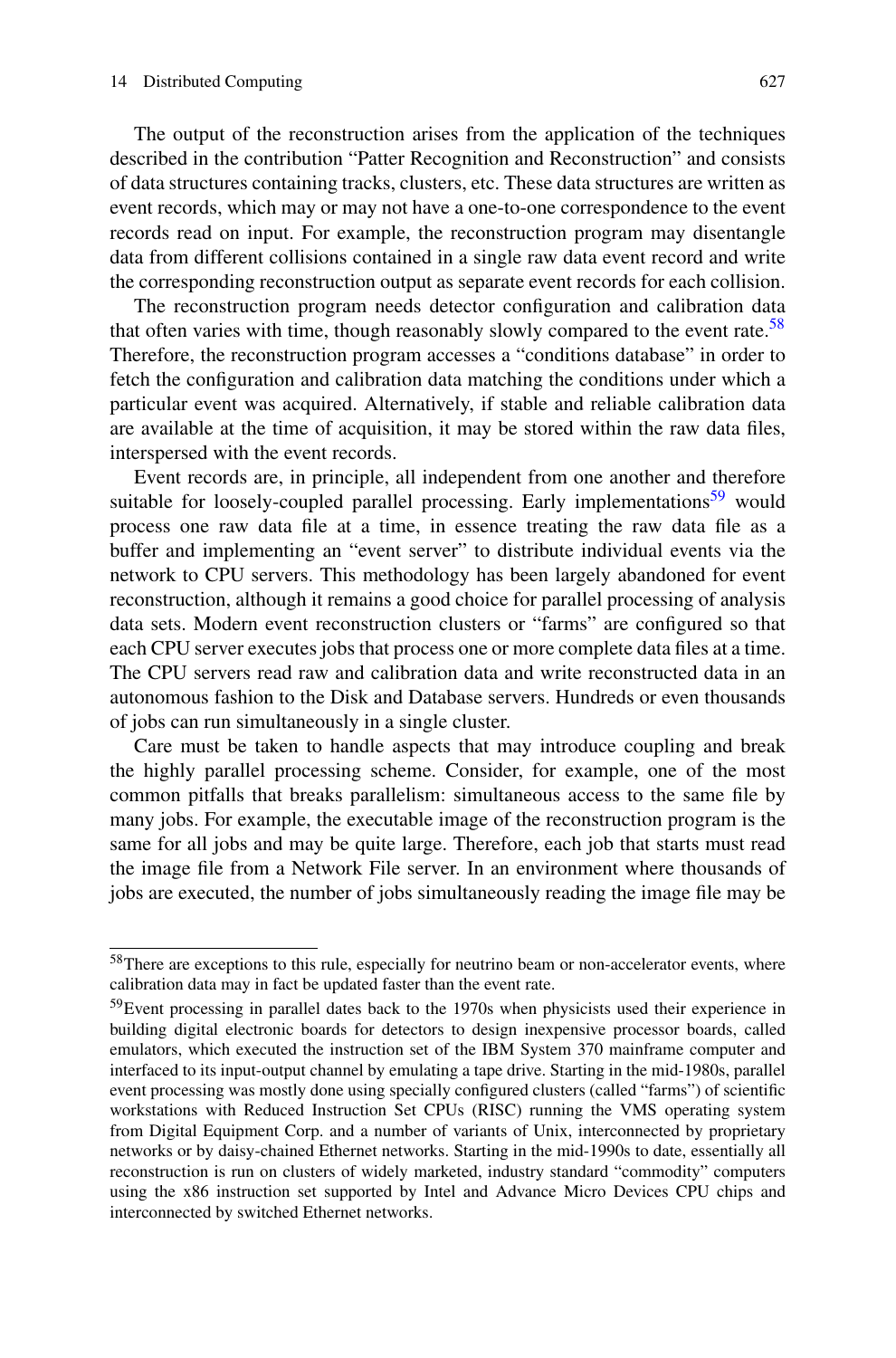high enough to overload the Network File server, therefore creating a performance bottleneck. $60$  Caching of the image file on a local disk of each CPU server can be used to restore parallelism more economically compared to deploying a more powerful Network File server. A similar situation arises from the access by all jobs to a unique conditions database. Parallelism is harder to restore in this case and requires tuning of the database server and the caching algorithm, or deployment of very powerful (and expensive) replicated database servers.

Raw data files must often be retrieved from tape, and parallelism may be broken from the fact that a single tape cartridge is used to store multiple raw data files. Many HSM systems are unable to handle multiple, asynchronous, closely spaced requests for files on the same tape. They queue the requests and mount and dismount the tape cartridge in order to read each of the files, a slow procedure as it involves mechanical actions. As individual raw file sizes have historically increased more slowly than total raw data volume, the number of files per tape cartridge has increased and parallelism breakage by tape access has become quite common. In order to circumvent these problems, production managers run special jobs to "prefetch" in an efficient way lists of specific datasets from tape to Disk servers. Efficient pre-fetching requires detailed knowledge of the HSM software and the contents of the tape cartridges in order to minimize the number of tape mounts.

Most modern experiments strive to run a production workflow for reconstructing the raw data that keeps up with the data acquisition, called "quasi-online" or "prompt" reconstruction. The quality of the calibration constants which are available for this workflow is often limited and therefore the reconstructed output may be of limited value for final physics results; the output is very valuable, however, to monitor detector performance and to derive more definitive calibration constants.

Frequently, reconstruction of a particular raw data file must be repeated a few times, in order to incorporate improvements or correct errors in calibration constants and reconstruction algorithms. This is called "reprocessing" and applies to both detector and simulated data.

#### *14.4.2 Event Simulation*

Production of simulated events usually starts with the generation of physics finalstates using an "event generator". The CPU time needed for this step is usually

<span id="page-15-0"></span> $60T<sub>O</sub>$  understand how parallelism is broken, consider that the Network File server handles read requests in parallel up to a certain limit and will serialize into a queue all requests exceeding this limit, breaking parallelism. To understand how coupling is introduced, consider that the event records are coupled through the fact that they are all being reconstructed using the same reconstruction program image file. This can be exacerbated by additional coupling at the hardware level, for example when many cores compete for the same Ethernet network interface in modern multi-core computers.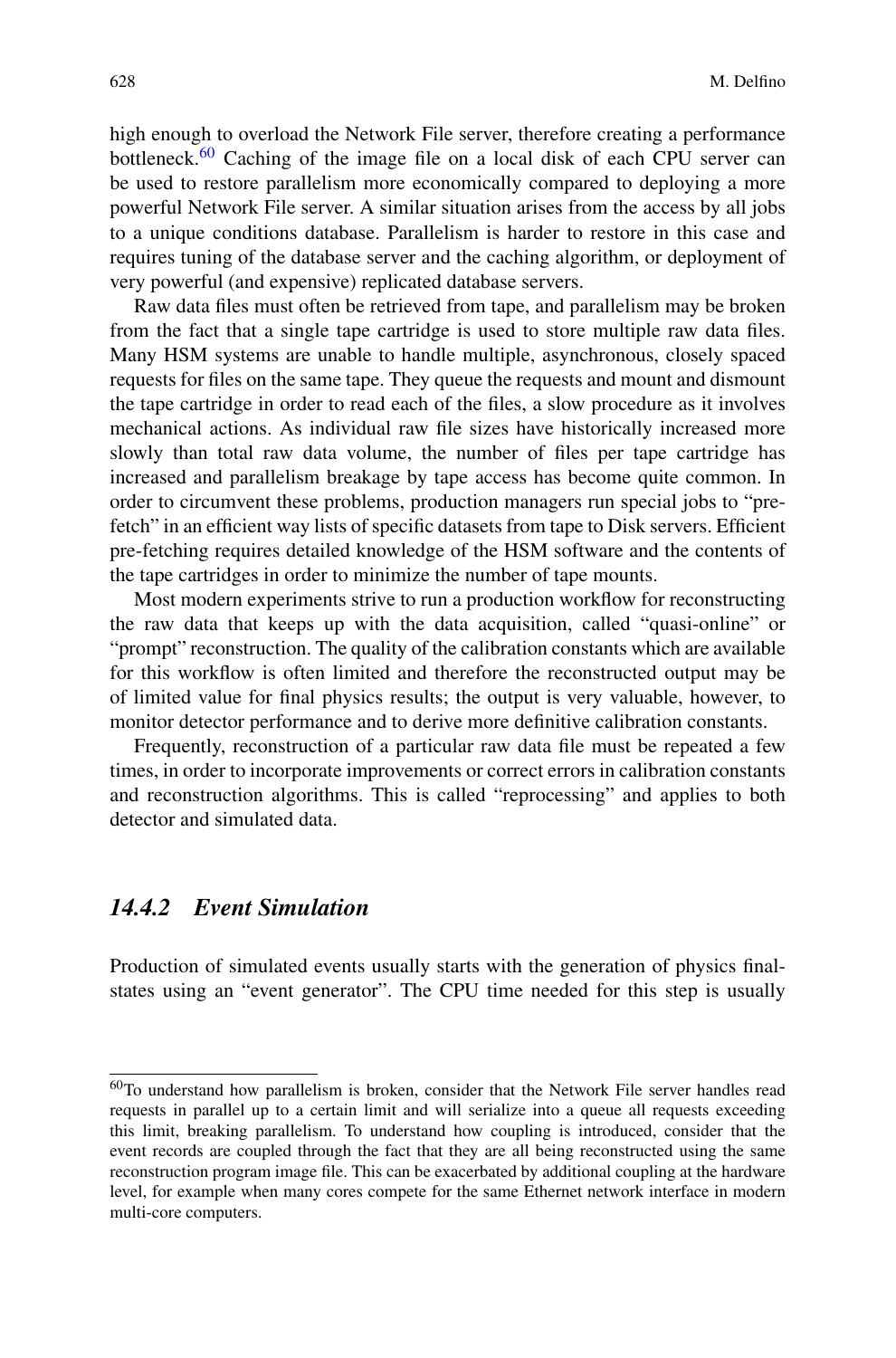small, as is the size of the output file (which is often called a "four-vector file").  $61$ A single (non-parallel) job can usually produce enough four-vectors for a whole simulation campaign. The situation is completely different in the next step, where the four-vectors go through a full detector simulation which is very CPU time consuming. Many jobs must be run in parallel reading four-vectors and writing simulated event records<sup>[62](#page-16-1)</sup> to Disk servers. The data rate per job is not very high, but the integrated output rate can be substantial since there are many CPU servers running simultaneously, an issue that should be taken into account. Simulation is often run on many separate clusters and the oversight of simulation productions can consume substantial amounts of time from a large number of physicists. Deployment of Grid interfaces on clusters (see below) has simplified these tasks somewhat. A recent tendency is to use "production management systems" based on databases to keep track of simulation jobs. The most tedious part, however, is the detection and correction of errors coming from the execution of the simulation program itself, which currently is not automated in part due to lack of a systematic approach to error signaling.

#### *14.4.3 Data Reduction and Event Filtering*

Appropriate data representations for physics analysis are quite different from the raw data format. They can also be quite different from the reconstruction output format for several reasons, some related to enabling limited reprocessing capabilities from the reconstruction output itself, while others are related to signal-to-noise issues. Reconstruction output may have a format optimized for limited reprocessing without access to the raw data, for example recalculating vertices from tracks or track and calorimeter cluster matches. This format may not be optimal for analysis. A simple example can illustrate this: a typical analysis condition is to access all tracks that have a given minimum number of points (or "hits"); hence, the optimum data structure is a list of tracks, each track having the property "number of points". The reconstruction output, however, will most likely be stored as a list of points, each point having a property of belonging to a track, a data structure optimized for reprocessing the assignment of points to tracks, but completely "backwards" from the one needed for optimal analysis. Reconstruction output will often have additional information stored, related to enabling reprocessing, which makes it too bulky for practical use in analysis. It is often organized keeping a

<span id="page-16-0"></span><sup>&</sup>lt;sup>61</sup>A single generation step is described for simplicity. Note that in some cases the output of an event generator may need to be post-processed by another physics simulation program, for example to turn quarks and gluons into jets.

<span id="page-16-1"></span> $62A$  single step is described for simplicity. Note that in some cases the output of the detector simulation may have to be post-processed to generate simulated event records, for example by adding simulated pile-up events for proton–proton collisions in the LHC.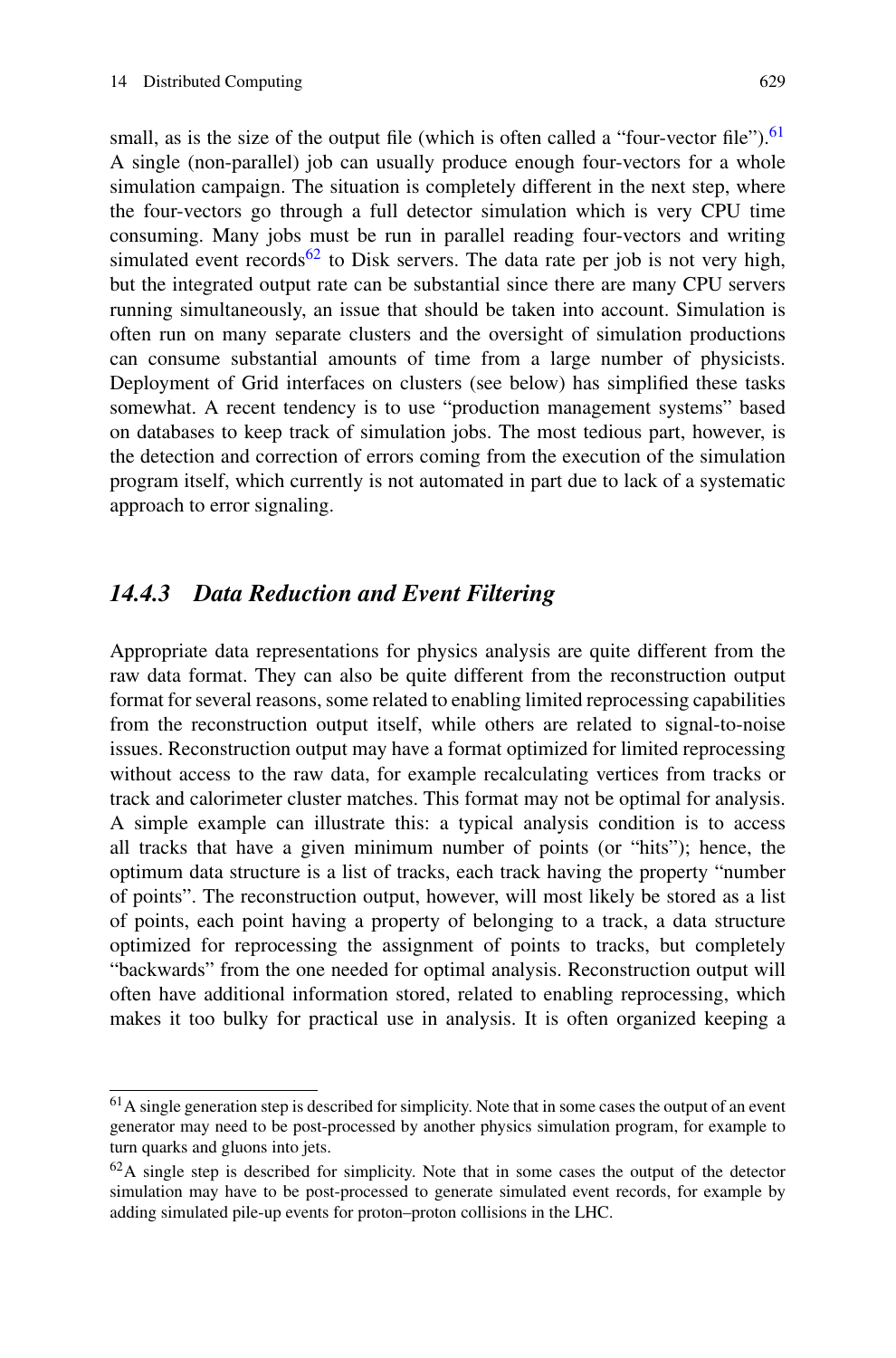one-to-one relationship to raw data files, which in turn may have little to do with physics analysis. Furthermore, it usually has output for all raw data records, which depending on detector triggering and physics signal-to-noise conditions may be very large compared to the optimal for physics analysis.

These considerations lead to the definition of "reduced" or "analysis" datasets along two complementary lines. Data reduction takes the reconstruction output and generates data structures optimized for analysis by removing information related to reprocessing and "turning around" data structures related to tracks, vertices, calorimeter clusters, etc. to be optimal for analysis. Particle identification by correlation between different detector elements is often done (or re-done) during data reduction and, when combined with Event Filtering, may be optimized for particular physics processes (heavy quark identification, rejection of electrons, etc.). The historical name for the output of data reduction is "Data Summary Tape" or "DST" and successively smaller outputs have been called "mini", "micro" or even "nano" DSTs.<sup>[63](#page-17-0)</sup> A nano-DST may simply consist of a list of "reconstructed" particles", each stored with a few properties such as particle ID probabilities and momentum components. A nano-DST is in some sense the experimental counterpart to the event generator output.

DST files often do not mirror the raw and reconstructed file organization scheme. At a minimum, DST files contain the DST records that correspond to many raw files, in order to ease the management of large numbers of datasets and avoid handling very small files. In accelerator experiments, DSTs may be organized by running conditions. In fixed-target experiments where on-beam and off-beam data are alternatively taken, separate DSTs for each may be produced. In astroparticle experiments, which often behave like telescopes, DSTs will often be organized by observed source, merging data from many observation days or nights. These reorganizations of data are special cases of event filtering.

Event filtering<sup>[64](#page-17-1)</sup> may be performed before, after or during production of any DST-like output. The purpose is to group together in particular files the DST output most relevant for a particular analysis, thereby avoiding repetitive reading of the rest of the data by analysis programs. Event filtering can be done according to many criteria, but is most often performed as a pre-selection for particular physics analyses, especially in situations of unfavorable signal-to-noise ratio such as the LHC experiments. Output datasets are often referred to by the name of the physics process pre-selected and are written in an identical format as the original DST-like datasets.

<span id="page-17-0"></span><sup>&</sup>lt;sup>63</sup>The names of Data Reduction output datasets are not standardized. Therefore readers will have to identify the corresponding dataset names for their respective project.

<span id="page-17-1"></span><sup>&</sup>lt;sup>64</sup>Event Filtering in this context should not be confused with the actions taken by high-level trigger "Event Filters".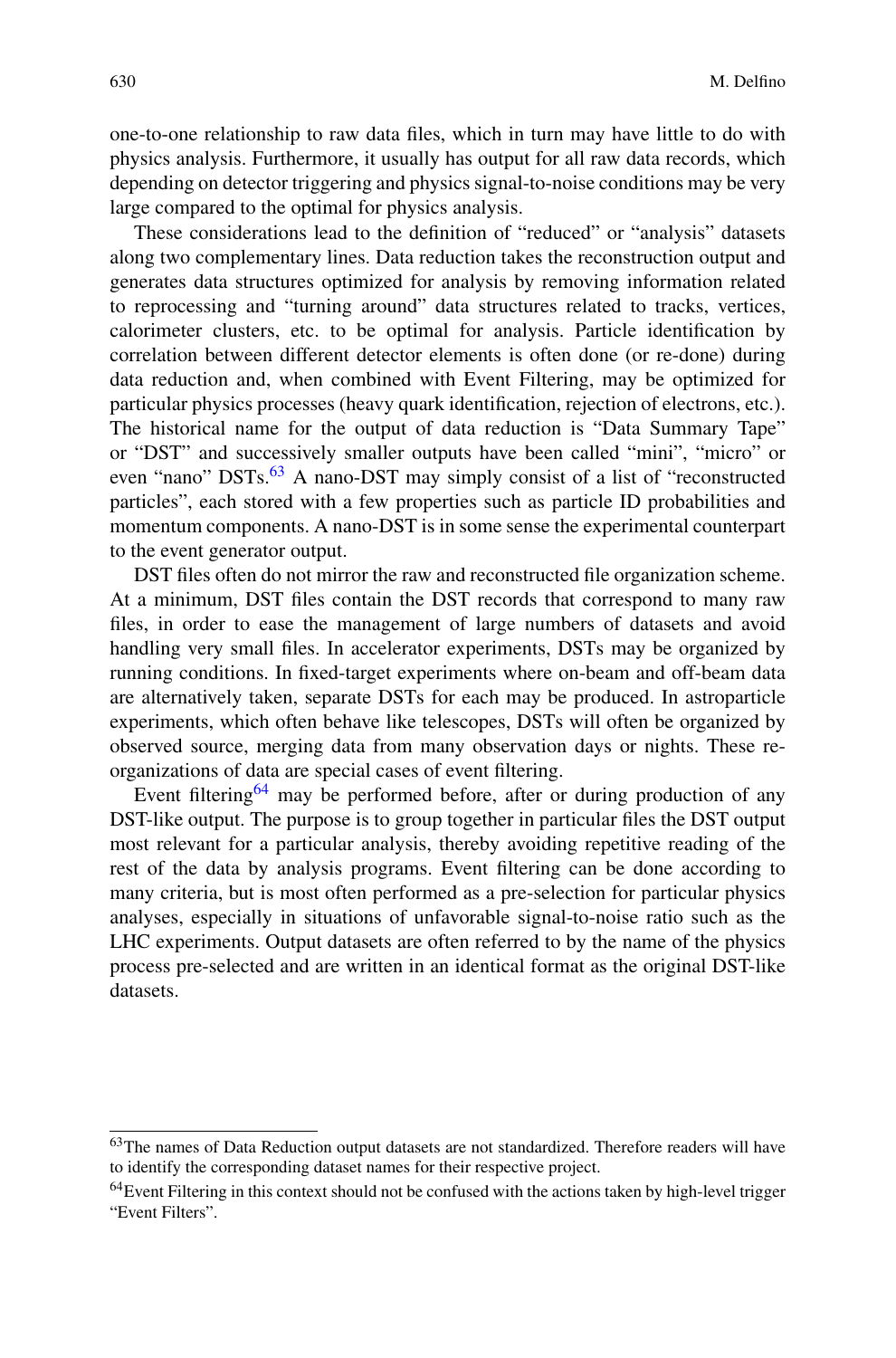# *14.4.4 Processing of Calibration Data and Calculation of Calibration Constants*

Reconstruction of data from detectors requires a large amount of calibration constants, many of them time-varying. Raw calibration data, such as temperatures, pressures and voltages are recorded periodically during data taking. Calibration data related to response and alignment of different detector elements can be obtained by generating artificial events with specialized calibration devices, for example pulsed lasers. Alternatively, they can be calculated from the raw physics data itself, using better understood reactions or additional events occurring in parallel to the physics, such as the passage of cosmic rays.

Data input to calibration procedures often comes from diverse sources, and handling it poses challenges that are often underestimated. For example, laser pulses for calibration may be recorded in parallel to the physics data and stored by the online system interspersed in the raw data files, thereby requiring the offline to access all raw data files in order to process the laser pulses, a rather tedious procedure. Conversely, sometimes calibration data are stored in a *potpourri* of small files and databases of diverse formats, introducing unnecessary complexity in the handling of these data.

There is no standardized framework to handle the output of all calibration procedures, although the recent trend is to centralize it into a single calibration (or "conditions") database that is accessed through heavily cached methods by instances of the reconstruction, DST generation and analysis programs. Care must be taken to serve this database with adequate resources, and to ensure efficient and cached access to it in order not to break parallelism as described earlier.

The flow of raw and derived calibration data and the related data processing tasks should be studied with equal care as that of the physics data, and solutions should be implemented to ensure efficient and agile data access for calibration purposes.

#### **14.5 Interactive Analysis Using Clusters**

The last stages of physics analysis are performed by individual users using interactive tools such as ROOT,<sup>[65](#page-18-0)</sup> Jupyter Notebooks<sup>66</sup> or SWAN.<sup>[67](#page-18-2)</sup> They apply

<span id="page-18-0"></span><sup>65</sup>See <http://root.cern.ch>

<span id="page-18-1"></span><sup>&</sup>lt;sup>66</sup>See [https://jupyter.org/about.](https://jupyter.org/about) Athough Jupyter Notebooks are language agnostic, they are closely associated with the Python language. They are increasingly popular in particle physics and many other scientific disciplines, given the rise of the use of Python by them. Jupyter Notebooks must be combined with suitable data-access modules. For example, the SWAN project at CERN combines Jupyter Notebook with ROOT input–output modules to create an interactive analysis platform.

<span id="page-18-2"></span><sup>67</sup>Danilo Piparo, Enric Tejedor, Pere Mato, Luca Mascetti, Jakub Moscicki, Massimo Lamanna, SWAN: A service for interactive analysis in the cloud, Future Generation Computer Sys[tems, Volume 78, Part 3, 2018, Pages 1071–1078, ISSN 0167-739X,](http://dx.doi.org/10.1016/j.future.2016.11.035) https://doi.org/10.1016/ j.future.2016.11.035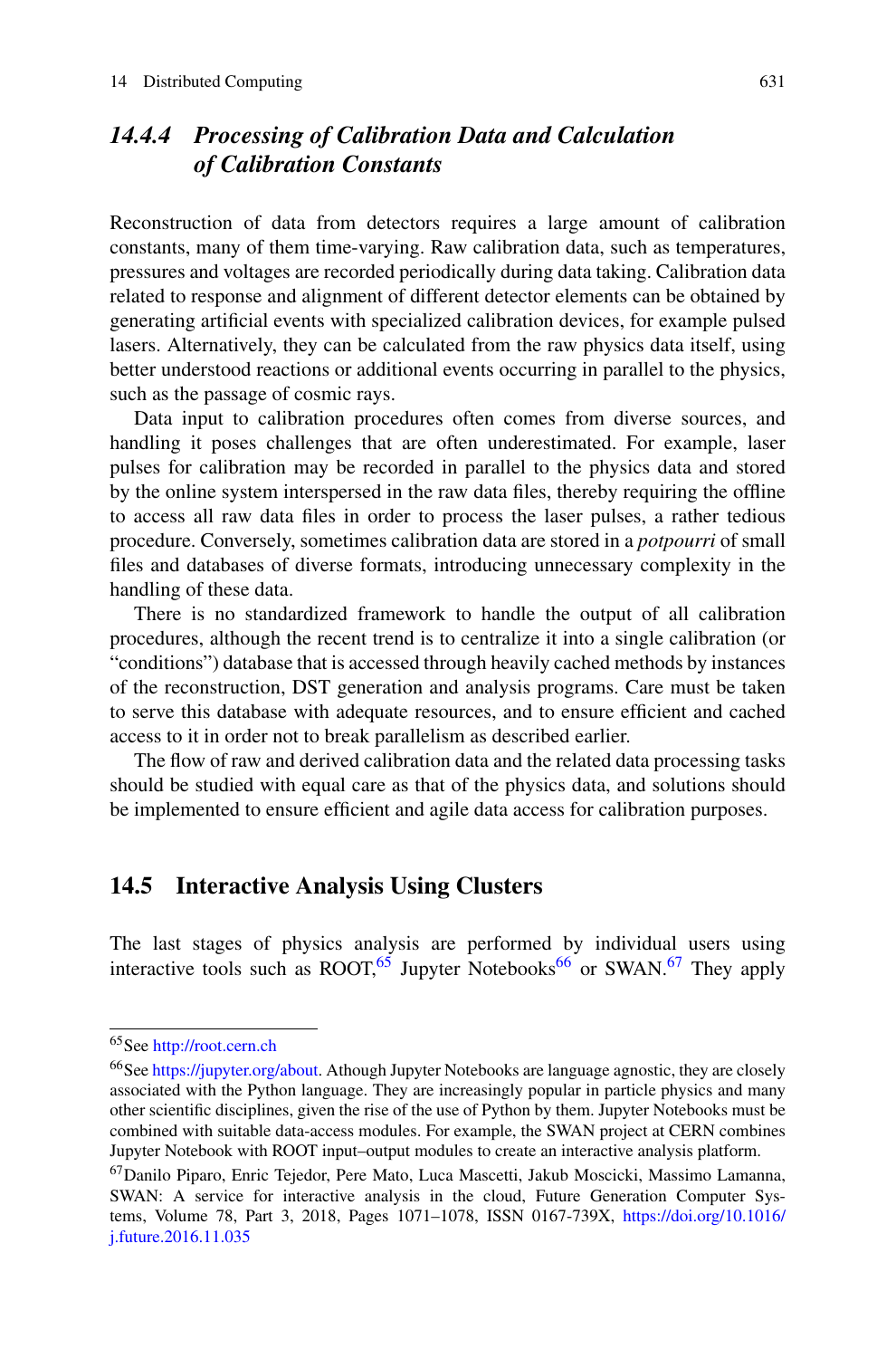selection criteria to events in DST-like files or in personal or group files derived from them and written directly in the format of the analysis tools. The basic record in these files is often a collection of ordered lists of properties, or "n-tuples".

Distributed computing is used for preparing the input files for the interactive tools, using the same methodologies described earlier for running reconstruction and data reduction jobs. In addition, since the application of selection criteria and the generation of histograms from n-tuple files can often be mapped to highly parallel tasks (if each n-tuple record is independent of any other), efforts have been made to provide parallel "back-ends" to interactive analysis tools, for example the PROOF back-end to ROOT or the use of *Hadoop* in conjunction with Jupyter Notebooks. The idea is simple in principle: the user issues a command that specifies some actions to be performed on all records; the back-end automatically generates and executes in parallel a number of tasks reading the data and writing partial result files; when all parallel tasks have finished, the partial results are merged to a global result which is presented to the user via the interactive front-end. Speed is gained, in principle, by using many CPUs and, more importantly, many input data channels in parallel. In addition, since the interactive user pauses to examine the results, resources can be used more efficiently by serving many users from a single parallel back-end. Practical implementation with good performance, however, can be extremely complex, as they involve running a cluster at very large peak input– output rates and clever scheduling of bursts of parallel tasks.

#### **14.6 Multiple Sites and Grid Computing**

Grids were defined in the late 1990s as a new manner of integrating services from clusters across multiple sites.<sup>68</sup> Practical development and deployment of Grids was originally led by the particle physics community, especially the LHC collaborations. Grids are convenient for two main purposes: data distribution to many end-users who are geographically dispersed, and data processing load sharing across many computing centers ("resource" centers).

The main idea of a Grid is to abstract the most commonly used interfaces for authentication, access control, job submission and data access into a unique "metainterface", which is the only interface exposed to end-users. Therefore, multiple sites are integrated for the end-user under the illusion of a single "meta-cluster". Specialized Grid Information and Control servers are deployed in order to translate from the abstract meta-interface into the specific interface used by each cluster. Grid interfaces and protocols have not been standardized. After an intense period of development during the 2000s, a handful of partially compatible Grid schemes are now deployed. Many claims of success in providing resources on the Grid

<span id="page-19-0"></span><sup>68&</sup>quot;The grid: blueprint for a new computing infrastructure", Ian Foster and Carl Kesselman, editors. San Francisco: Morgan Kaufmann Publishers, c1999. ISBN 1558604758.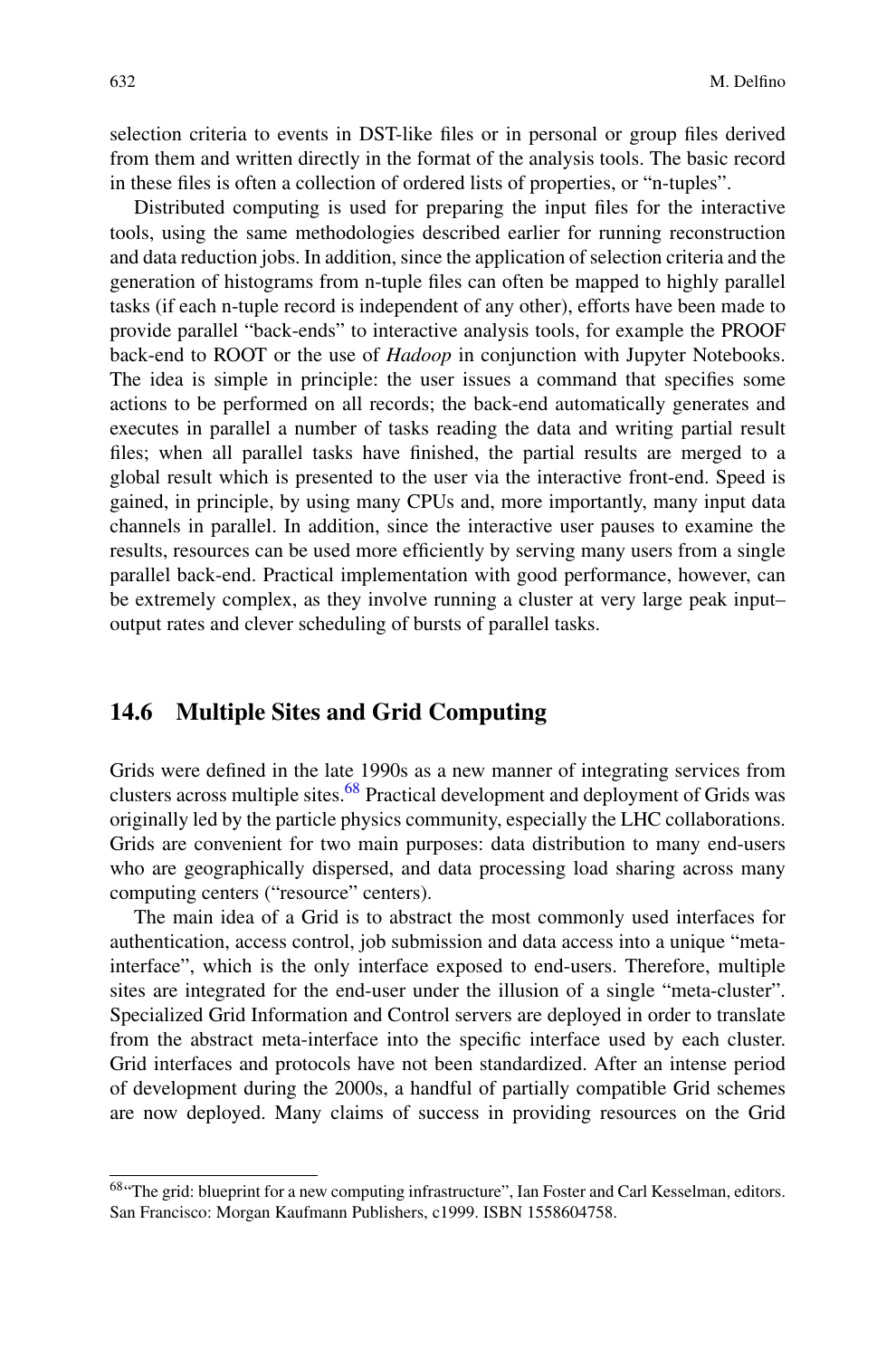come from providing simple CPU-intensive services with little input or output. Providing reliable data-centric services has proven to be much more difficult, both from the point of view of the operation of resource centers themselves and of the Information and Control servers which provide the Grid interface for each center. Nevertheless, the CERN Computer Center, the WLCG Tier-1 centers and a subset of the WLCG Tier-2 centers do provide the needed reliable data-centric services needed for nucleating the rest of resources (see below).

The European Grid Infrastructure (EGI) program, $69$  financed in part by the EU, has deployed the largest production Grid Infrastructure to date in collaboration with the Worldwide LHC Computing Grid (see next section). Other Grid Infrastructures provide support for particle and astroparticle physics, for example the Open Science Grid (OSG) in the USA. The EGI Grid will be described as an example of a working Grid used for daily work by particle physicists. EGI defines a Grid Infrastructure as a set of services deployed over Internet that allows a large number of Resource Centers, each with a different security and management domain, to be used in a coherent fashion by a large number of users from different institutions grouped in virtual organizations. Usually, a virtual organization corresponds to a project.

The basic services offered by the EGI Grid Infrastructure are based on the UMD middleware distribution, $70$  which is deployed in a managed way, including monitoring and fault detection, with the support of a distributed operations organization provided by resource centers, many of which are associated to LHC computing or national Research and Education networks. Resource centers deploy Remote Data Servers using a variety of Disk Servers (possibly with magnetic tape back ends) which expose a uniform interface to the Grid via UMD, whose instances are called "Storage Elements". Authorization and access control is accomplished using the certificate method described earlier with tokens generated by the Virtual Organization Membership Service (VOMS) upon presentation of X.509 certificates issued by national research agencies and declaration of the virtual organization (e.g. project) under which the user wishes to be authorized. The actual data flow is predominantly through the *ftp* protocol, wrapped in tools such as *gridftp* (which incorporates certificate authentication and multiple parallel transmission streams).<sup>[71](#page-20-2)</sup>

Each resource center implements a "Computing Element" (CE) service, a set of Information and Control Servers which map a specific batch system to an abstract

<span id="page-20-0"></span> $69$ See [http://www.egi.eu.](http://www.egi.eu/) EGI operates the international coordination structure for Grid resource centers across Europe. EGI also coordinates the maintenance and security support for the Grid software originally developed in the 2000s by the EU Enabling Grids for E-sciencE (EGEE) series of projects and the EU DataGrid project.

<span id="page-20-1"></span><sup>70</sup>The Unified Middleware Distribution (UMD) maintained by EGI is based on software developed in the EU European Middleware Infrastructure (EMI) project. The EMI software is the result of integration and compatibility work done on the gLite middleware, developed within the EGEE Project, the ARC middleware, developed by NorduGrid, and various other packages. See [https://](https://wiki.egi.eu/wiki/Middleware) [wiki.egi.eu/wiki/Middleware](https://wiki.egi.eu/wiki/Middleware)

<span id="page-20-2"></span><sup>71</sup>A more sophisticated Grid data access tool known as *srm* was used in the past but is largely being abandoned due to maintenance and management issues.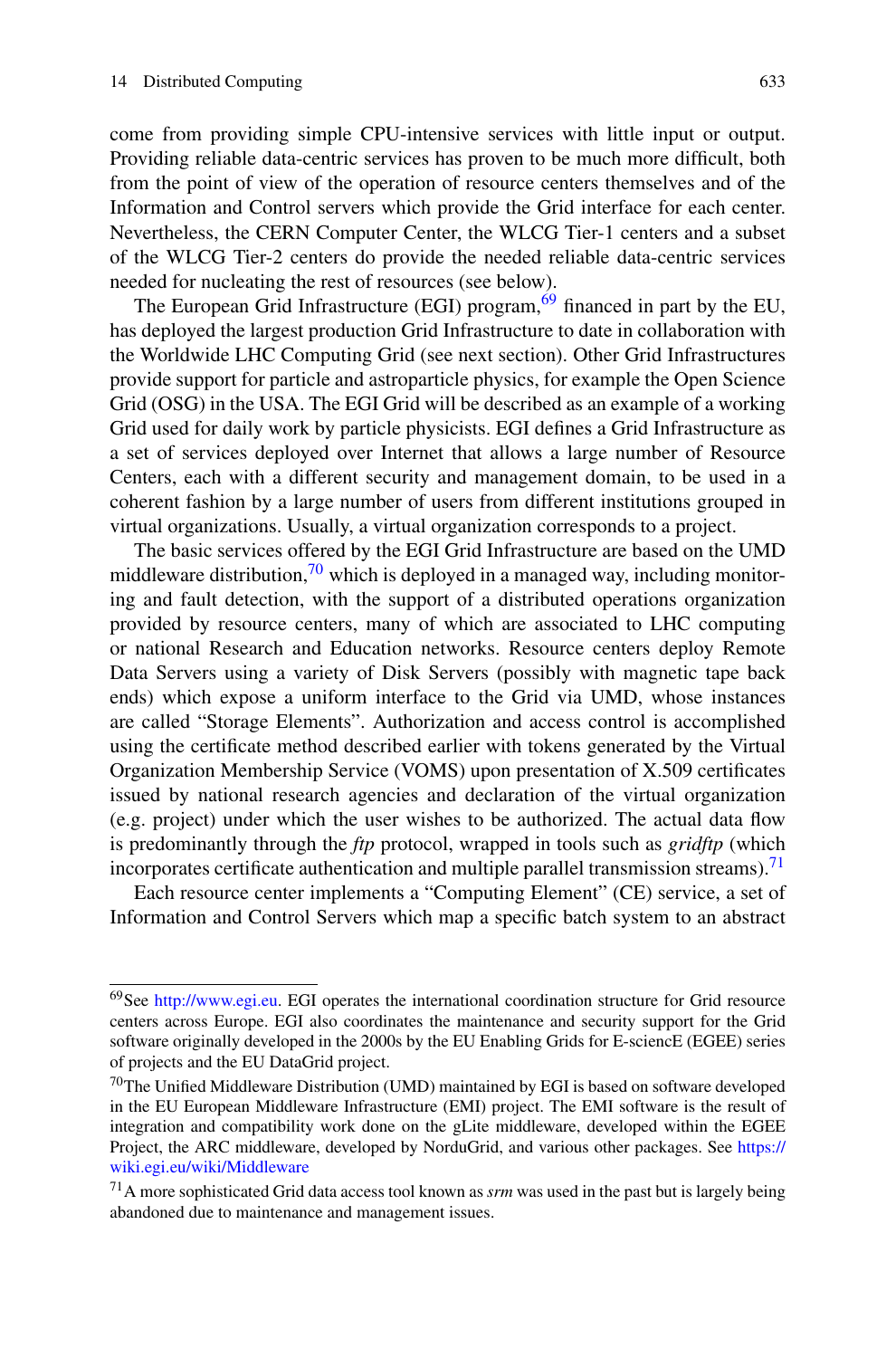Grid batch system. Directives may be given to the CE specifying job requirements such as minimum amount of memory, length of execution, etc. A challenge in configuring very large Grids is to reach agreement on the normalizations used to measure cluster resources, for example the speed of processors. Users submit their jobs through an additional server, called a Resource Broker, which accesses information in tables maintained by all available CEs and submits the jobs as appropriate to balance the load amongst the multiple sites conforming the Grid. Large projects, such as the LHC experiments, have developed job management services which in practice replace the Resource Brokers, interacting directly with CEs.

The Grid data access services described above offer functionality similar to the low levels of operating systems, but with the great advantage of generating coherent behavior across many Resource Centers. In practice, these services are often too low-level for practical use by applications. Hence, additional software, services and APIs are provided by middleware distributions at a higher level. One example is the File Transfer Service  $(FTS)$ ,  $^{72}$  $^{72}$  $^{72}$  designed to support applications which require automated management, monitoring and error correction of replication of large numbers of files and large volumes of data, such as the LHC experiments. It uses a database back end to store replication requests and instances of finite state machines to reliably accomplish the corresponding data replications, including error correction and reporting. In addition, FTS implements the concept of a channel (a virtual path between two Resource Centers) which may be managed by operators, adjusting parameters such as the number of simultaneous files being transferred, the maximum bandwidth used, etc.

Large scientific projects, such as particle physics experiments, can have specific needs that go beyond the scope or functionality of basic middleware (such as UMD) and basic Grid services (such as those offered by EGI or OSG). In these cases, the projects themselves provide their own enhancements.<sup>[73](#page-21-1)</sup>

#### **14.7 The Worldwide LHC Computing Grid (WLCG)**

The largest data processing capacity deployed so far using clusters linked via Grid infrastructures is the Worldwide LHC Computing Grid (WLCG or LCG).<sup>[74](#page-21-2)</sup> WLCG links some 170 clusters located in 42 different countries into a single

<span id="page-21-0"></span> $72$ Andrey Kiryanov, Alejandro Alvarez Ayllon and Oliver Keeble, "FTS3/WebFTS – A Powerful File Transfer Service for Scientific Communities", Procedia Computer Science, Volume 66, 2015, Pages 670–678, ISSN 1877-0509, [https://doi.org/10.1016/j.procs.2015.11.076](http://dx.doi.org/10.1016/j.procs.2015.11.076)

<span id="page-21-1"></span><sup>&</sup>lt;sup>73</sup>Readers should inquire within their own projects about these enhancements. They usually fall into two categories: Job management enhancements, for example the DIRAC package used by the LHCb experiment, and File or Dataset management enhancements, such as the AAA package used in CMS and the Rucio package used by ATLAS.

<span id="page-21-2"></span><sup>74</sup>See <http://www.cern.ch/lcg>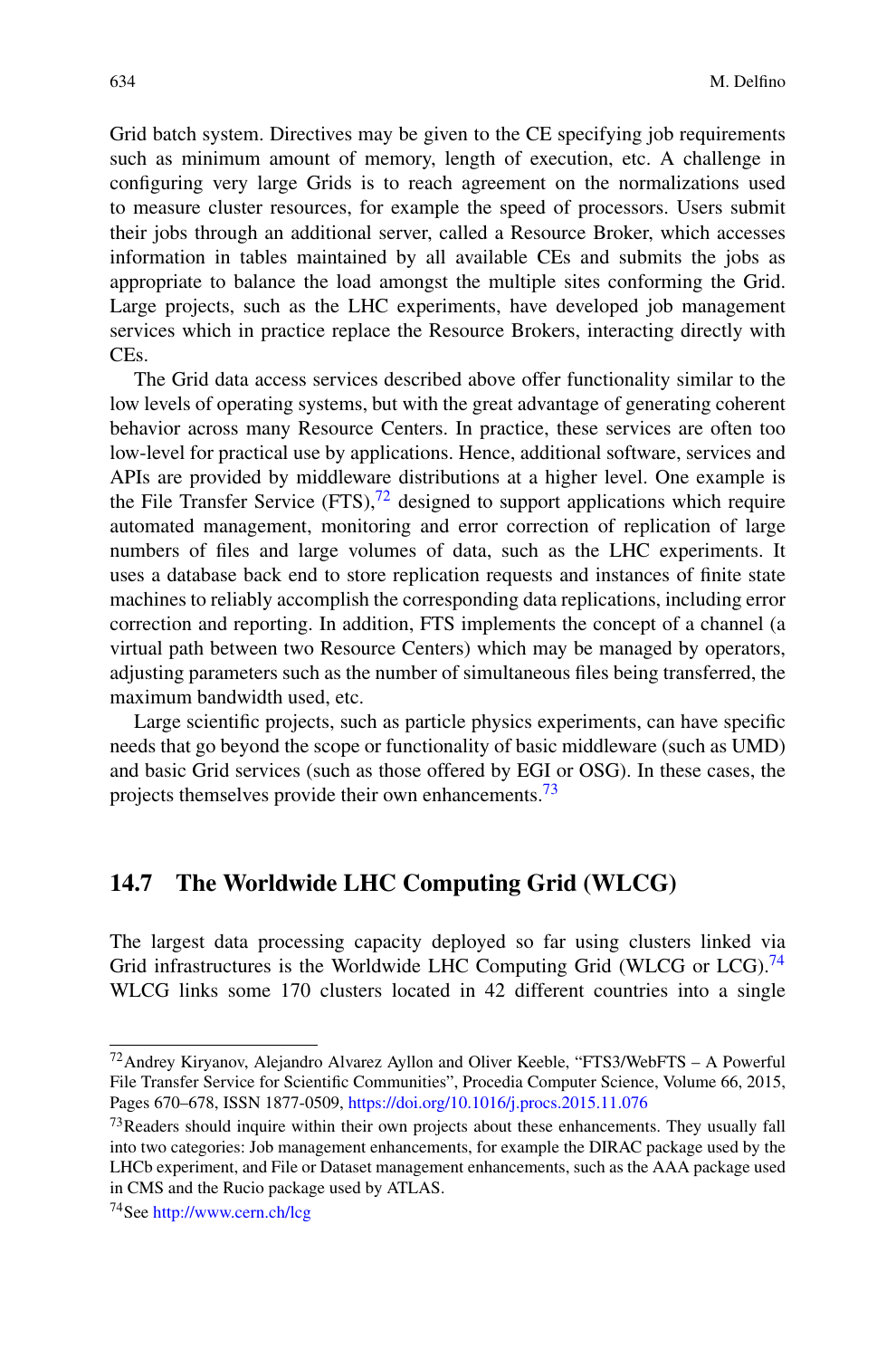<span id="page-22-1"></span>**Table 14.1** Capacity deployed in the tiers of the LHC computing grid in 2018

|            | 2018   |
|------------|--------|
| $Tier-0b$  | 1272   |
| All Tier-1 | 2061   |
| All Tier-2 | 2562   |
| Tier-0     | 90700  |
| All Tier-1 | 192214 |
| All Tier-2 | 185455 |
| Tier-0     | 284700 |
| All Tier-1 | 461050 |
|            |        |

<sup>a</sup>Thousands of HEPSPEC06 units. HEPSPEC06 is a measure of CPU speed maintained by the particle physics community. See [http://w3.hepix.org/](http://w3.hepix.org/benchmarking.html) [benchmarking.html.](http://w3.hepix.org/benchmarking.html) As a very rough guideline, a current 2 GHz CPU delivers about 15 HS06

 $b$ In addition to the Tier-0, CERN also deploys an Analysis Facility (CAF) which is not included in this table

coherent distributed system which supports all data processing operations of the LHC experiments. WLCG defines a global service supported in part by Grid Infrastructure services in various countries and regions, for example EGI in Europe and OSG in the USA. The large amount of data handled by WLCG (over 100 Petabytes per year exchanged between sites) requires the sites to be organized in three "Tiers". Centers belonging to a given Tier are dedicated to perform certain specific tasks within the computing model of a given LHC experiment. There is one Tier-0 center at CERN, which handles Data Recording, Prompt Reconstruction and Remote Data Distribution (mostly to the Tier-1 centers). There are 13 Tier-1 centers, which perform Data Recording (between them they hold a second copy of all raw data stored at the Tier-0), Reprocessing, Data Reduction and Event Filtering. Hundreds of Tier-2 centers receive from the Tier-1 centers DST-type files (reduced and filtered) which physicists then use for analysis. Tier-2 centers also run event simulation, transmitting the outputs to Tier-1 centers for data recording and reconstruction. FTS, coupled to some experiment specific tools, is used to automate all data transmission.<sup>[75](#page-22-0)</sup> The capacities deployed are quite large: about 400 thousand computing cores, 250 Petabytes of disk and nearly an Exabyte of tape. Table [14.1](#page-22-1) shows the capacities deployed in 2018. These capacities have grown at an impressive rate of about 37% year-to-year since 2008. An even larger growth is expected for Run-3 of the LHC starting in 2021.

<span id="page-22-0"></span><sup>75</sup>The Wide Area Network requirements between the Tier-0 center and the 13 Tier-1 centers are so demanding that a special network based on point-to-point 10 Gbps links has been deployed (the LHC Optical Private Network, or LHCOPN). As of this writing, the LHCOPN links are being upgraded to 100 Gbps.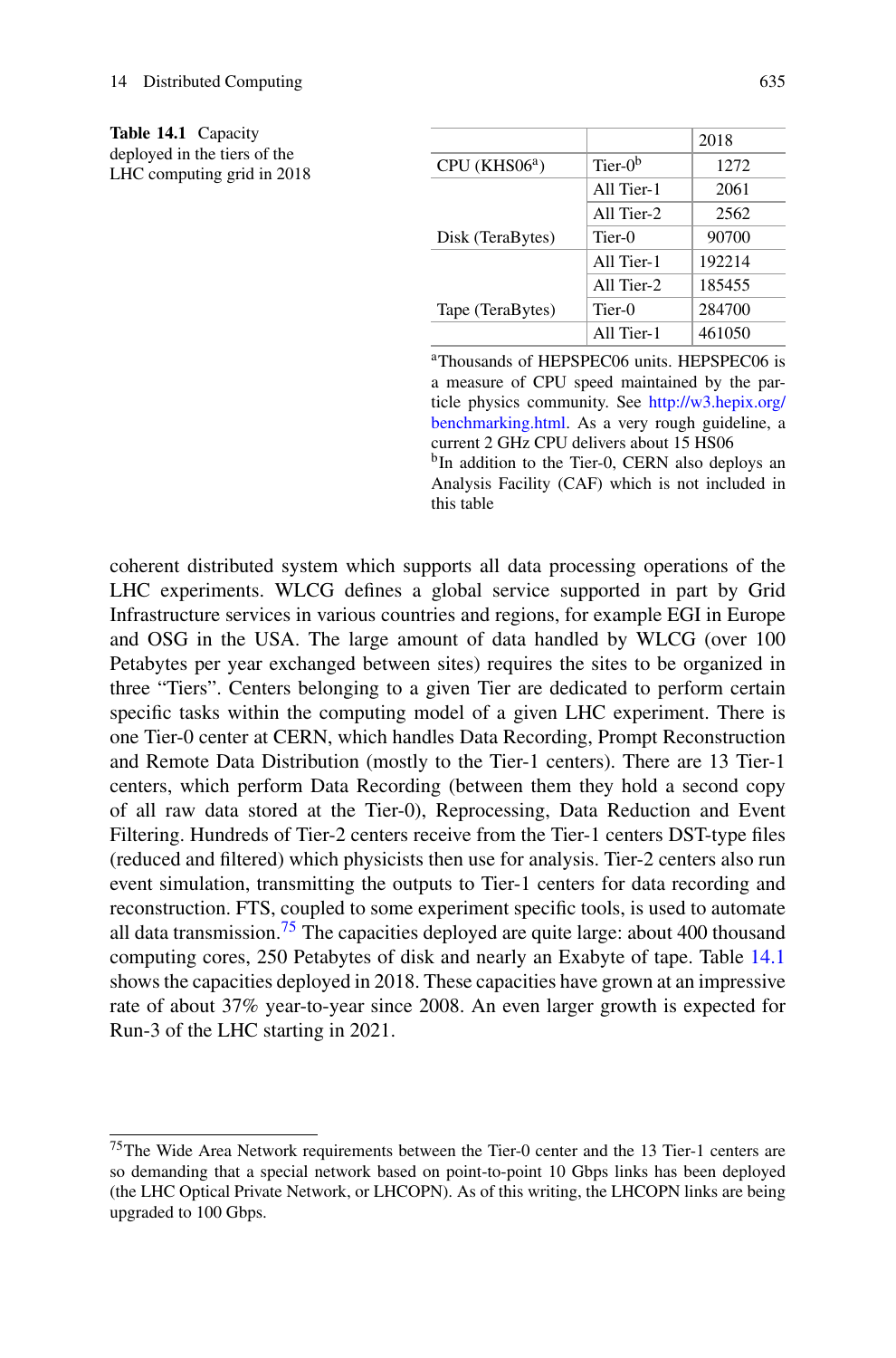

<span id="page-23-0"></span>**Fig. 14.2** Schematic view of the original ATLAS computing model



<span id="page-23-1"></span>**Fig. 14.3** Schematic view of the original CMS computing model

As mentioned earlier, the detailed breakdown of tasks performed at each Tier depends on the computing model of each experiment. On the other hand, the Tier-0 and most Tier-1 sites serve multiple experiments, whereas most Tier-2 sites only serve a single experiment. This leads to quite complex optimization issues, especially in regards to data transmission, which depending on the experiment may involve few or many site pairings. For example, Figs. [14.2](#page-23-0) and [14.3](#page-23-1) show schematically the original computing models for the ATLAS and CMS experiments, and the different connectivity patterns between Tiers can clearly be seen. Originally, ATLAS closely linked a given Tier-1 to a group of Tier-2 sites, and hence the data flows in a more "hierarchical" fashion. The original CMS model had a focus on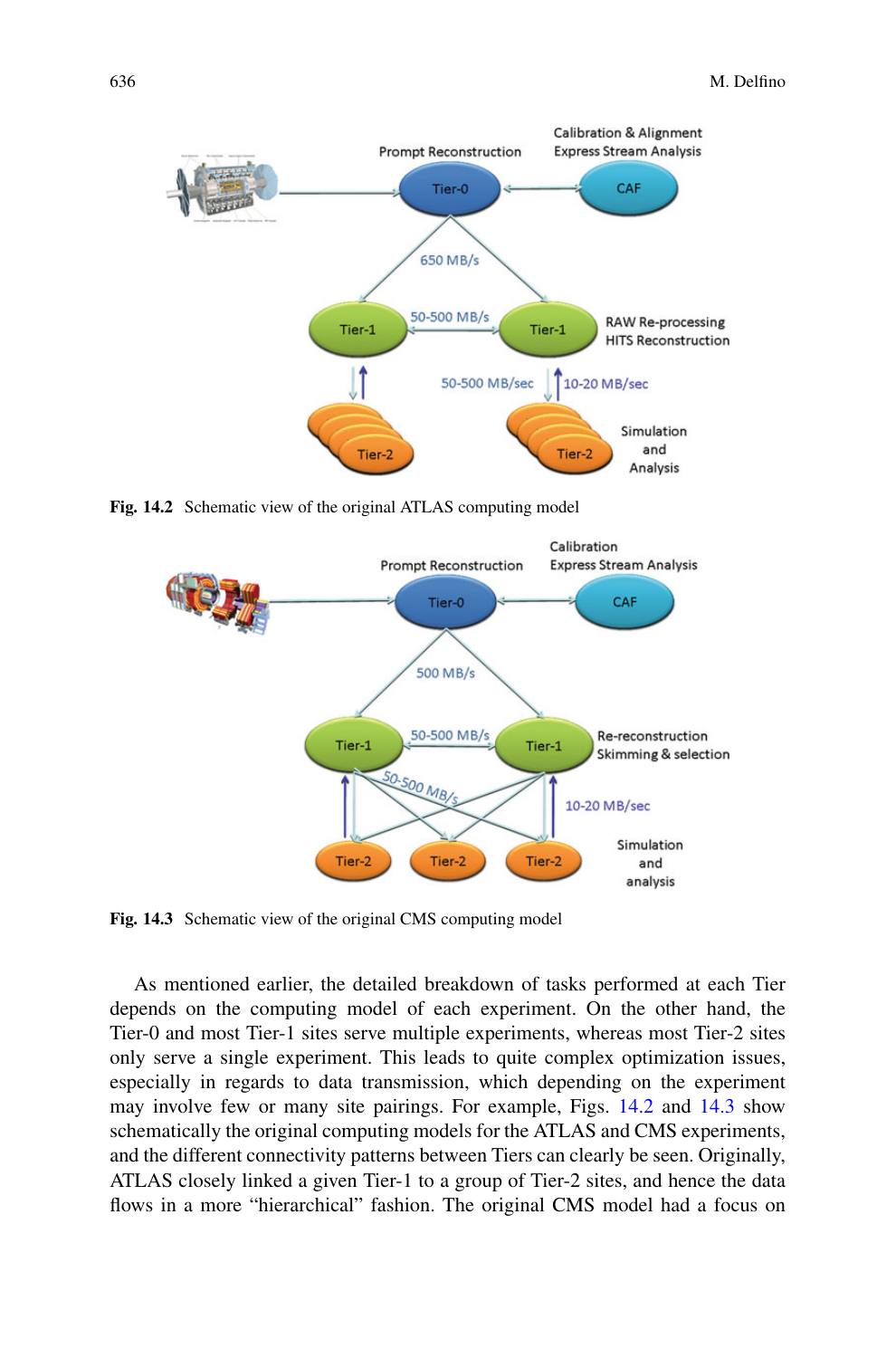coherent operation of all Tier-1 sites and allows data to flow between any pairing of Tier-1 and Tier-2 centers. The actual situation is even more complex, as there can be large size differences between Tier-1 or Tier-2 centers at different sites.

The computing models of the LHC experiments have undergone substantial evolution in the last 10 years, influenced by the operational experience that has been gained. The most important lesson is that reliably managing storage at sites is a difficult task, requiring specialized skills not always available at resource centers. In addition, the management of data and replica placement by the central production teams of each experiment requires substantial human resources, and the effort needed scales with the number of sites as opposed to the overall amount of storage. Hence, a model where a limited number of large sites provide highly reliable 10–100 Petabyte storage platforms, with the rest of the sites providing CPU power with input–output via Remote Data Servers, is globally more manageable and economical.

The original, static Tier hierarchy was motivated in part by the high costs and technical difficulties of deploying Gigabit per second (Gbps) WAN networking. However, networking in general and WAN in particular have had the fastest evolution of all computer industry technologies. In addition, Research and Education Networks provide a wider variety of connection options, including 10 and 100 Gbps links for specially demanding sites. This means that currently some Tier-2 sites have equal networking capabilities to a Tier-1 site, whereas they may or may not achieve the reliability levels of a Tier-1 site. It is convenient, then, to use these sites in a more flexible manner through a more dynamic hierarchical model.

Hence, the WLCG model has evolved towards differentiating two types of sites: Nucleation sites, which have high reliability and provide Petabyte-level storage, and satellite sites, which are mostly expected to deliver CPU capacity. WAN based input–output is accomplished through the custom *xrootd* or the standard *http* protocols, and the storage is remotely managed by the central experiment project teams via standard *WebDAV* protocols interacting with the Remote Data Servers at nucleation sites. Sites are continuously monitored and their status as nucleation points is defined dynamically according to their current reliability. In this model, most of the Tier-1 sites and larger Tier-2 sites act as nucleation sites. A site with reliability or availability problems will be temporarily removed as a nucleation site and restored when monitoring reveals the issues have been resolved. Tier-1 sites continue to have the differentiating feature of operating the robotic magnetic tape libraries used for bulk-archiving of the data.

#### **14.8 Current State-of-the-Art Technologies**

The computing industry continues to evolve at a rapid pace. The decade of the 2010s has seen the consolidation of a number of technologies and the emergence of an important change in business models for the provision of computing services. These are being integrated into the computing environments for particle physics.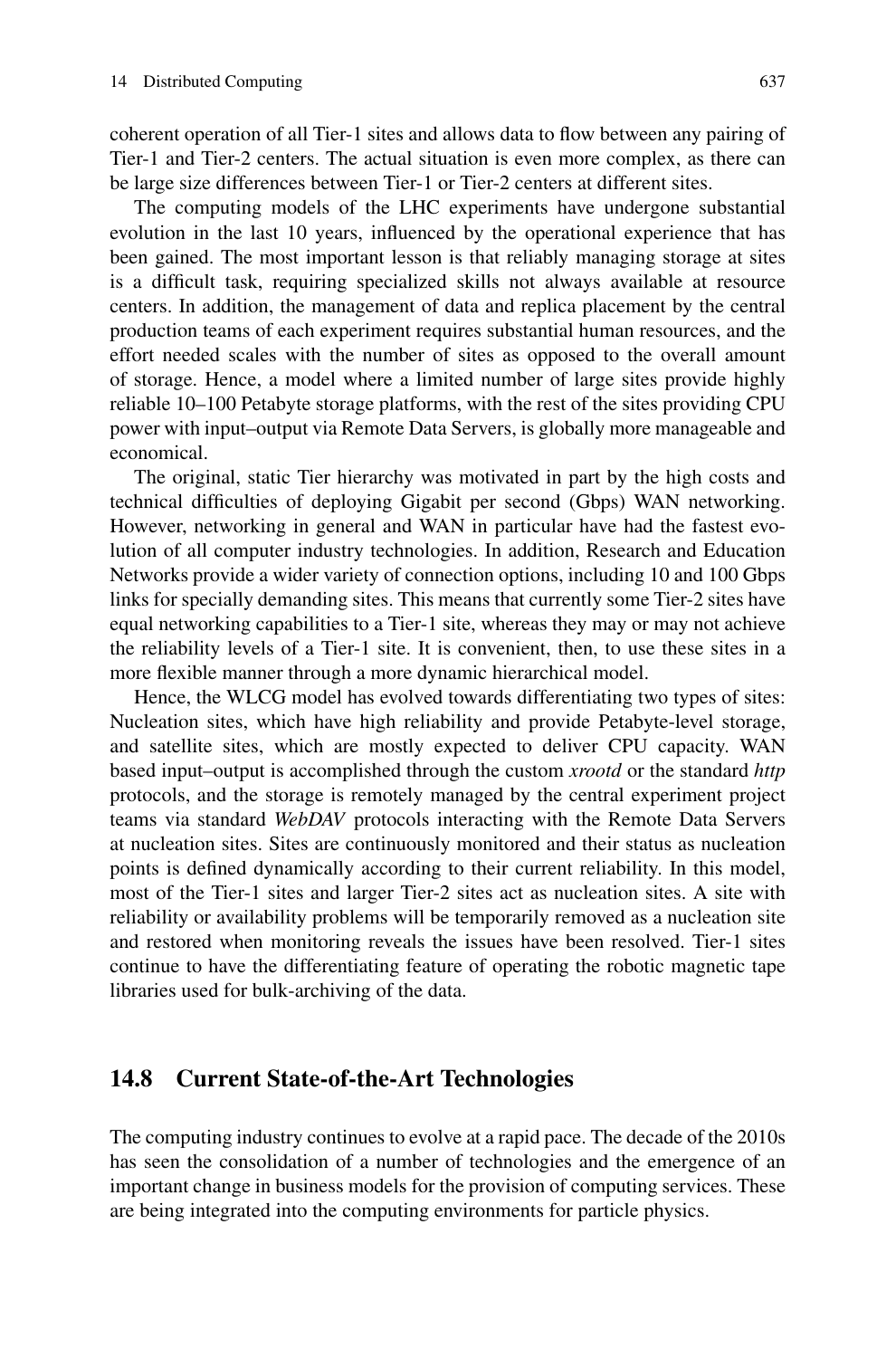### *14.8.1 Multi-core CPUs and Virtualization*

Multi-core CPUs have been discussed in Sect. [14.1.](#page-0-1) Ideally, all applications would by now be multi-threaded and capable of efficiently utilizing the full capacity of the cores in a CPU. Unfortunately, thread-safe programming is a specialized skill and the vast majority of programs used in the world are not thread-safe. Hence, a different approach is needed to fully use multi-core CPUs.

In addition, applications running in distributed computing environments often have intricate dependencies on the underlying libraries and on the operating system. Continuously porting applications to newer versions of the underlying environment and verifying their proper operation requires much larger human resources than can be afforded by scientific communities (and even by many business communities). Hence, deployment of applications in these environments enters into conflict with system administration good practices, which require deploying new operating system versions soon after they become available.

These two factors have lead to the re-emergence of two techniques from the past which enable operating system virtualization:  $\frac{76}{9}$  hypervisors and virtual machines (first deployed in the 1970s by IBM in its VM operating system<sup>77</sup>), and containers (also known as jails, partitions or zones, first deployed commercially in the early 2000s by Sun Microsystems<sup>78</sup>).

Virtual machines are implemented by deploying over the hardware a special type of operating system called a hypervisor. The hypervisor is designed to efficiently run multiple copies of a special type of application called a virtual image. In addition, newer versions of hardware implement special features to accelerate virtual image execution. The virtual image contains one or more applications together with the full operating system and library environment required by them. In this way, every time the hypervisor starts running an image it effectively bootstraps a new virtual computer, which is referred to as a virtual machine. Each image can have a different operating system and different libraries. If properly deployed, virtual machines allow to run older, less secure operating systems without compromising security, as the hypervisor can limit access to hardware and file system resources.

Virtual machines allow the implementation of many interesting features. One of the best known is live-migration, $79$  which combines virtual machines with checkpoint/restart and high performance multi-connection file servers to be able

<span id="page-25-0"></span><sup>76</sup>For a short, rather technical overview, see "Virtualization and Containerization of Application Infrastructure: A Comparison", Thijs Scheepers, 21st Twente Student Conference on IT June 23rd, 2014, Enschede, The Netherlands. Available from the author at [https://thijs.ai/papers/scheepers](https://thijs.ai/papers/scheepers-virtualization-containerization.pdf)[virtualization-containerization.pdf](https://thijs.ai/papers/scheepers-virtualization-containerization.pdf)

<span id="page-25-1"></span><sup>77&</sup>quot;The Origin of the VM/370 Time-Sharing System", R. J. Creasy, IBM J. Res. Develop., Vol. 25, No. 5 (September 1981).

<span id="page-25-2"></span><sup>&</sup>lt;sup>78</sup> Price, Daniel, and Andrew Tucker. "Solaris Zones: Operating System Support for Consolidating Commercial Workloads." LISA. Vol. 4. 2004.

<span id="page-25-3"></span> $^{79}$ Sapuntzakis, Constantine P., et al. "Optimizing the migration of virtual computers." ACM SIGOPS Operating Systems Review 36.SI (2002): 377–390.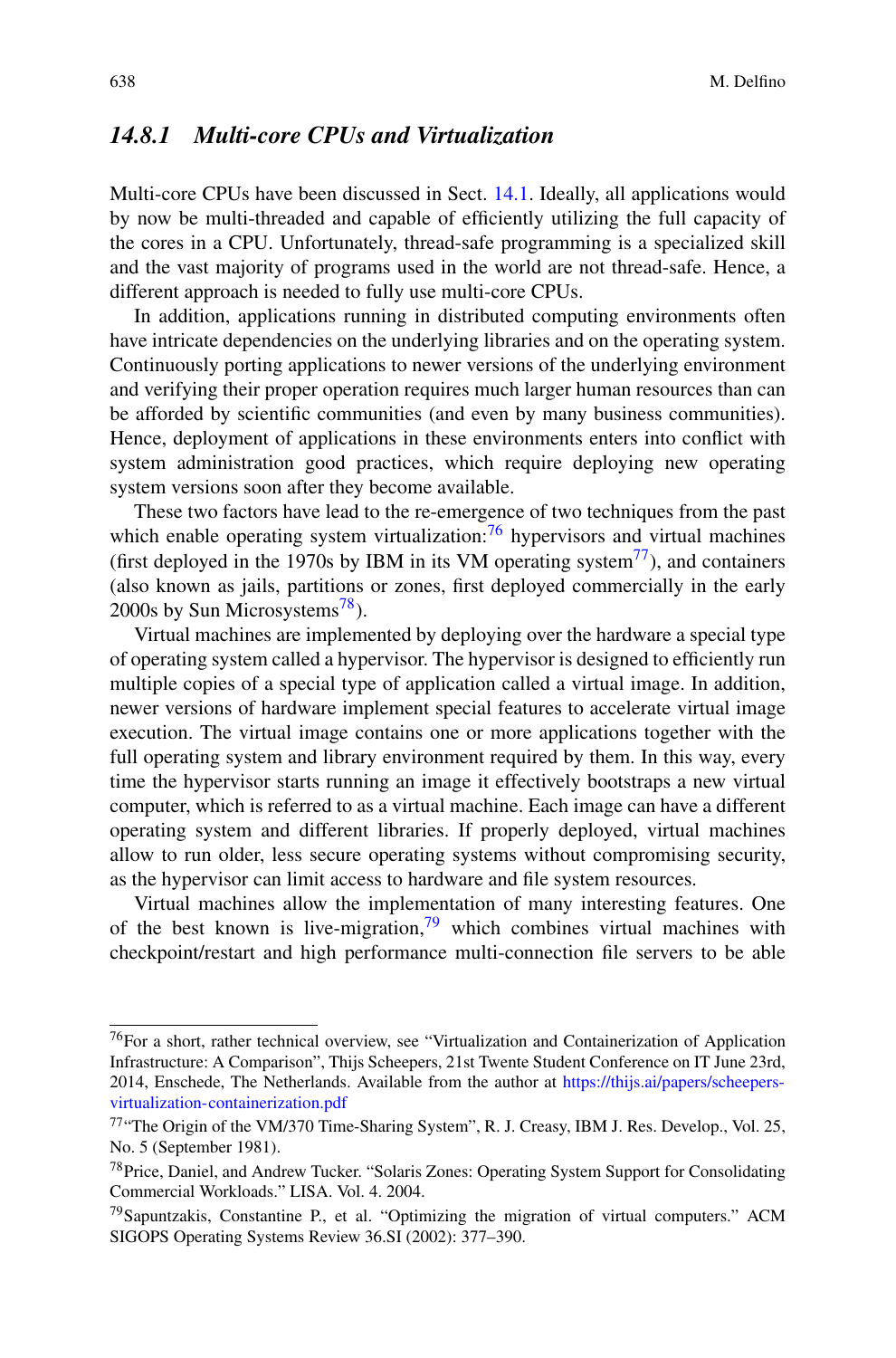to move virtual machines between different hardware units. This can be useful for providing uninterruptable services or for saving energy in environments with large load variations.

Traditional offline batch computing in particle physics, however, predominantly uses virtualization for simply packaging together an application and its environment. This reveals a weakness of traditional virtualization, as the many copies of operating systems in the virtual machines require large amounts of memory (RAM) to execute efficiently, increasing the costs of the computing clusters. This has recently been circumvented by a new virtualization package, *Singularity*, [80](#page-26-0) which has been rapidly adopted by the scientific community, and large portions of WLCG now support the execution of *Singularity* images. An additional advantage of *Singularity* is that it can be easily supported on supercomputers.

Containers, in their present form, represent a slightly different approach to virtualization. The current de-facto standard is *Docker*, [81](#page-26-1) which is widely used in commercial applications. Containers are closely associated to Linux operating systems and to Cloud Computing environments (see below). Containers implement virtual machines which are less hermetic than traditional ones and which have certain limitations. On the other hand, containers can be rapidly created and destroyed, and packages exist, such as *Kubernetes*, [82](#page-26-2) for orchestrating a set of containers which together can implement sophisticated applications using microservice architectures.

In a somewhat unexpected way, *Singularity* and container environments have recently emerged as the leading approach for preserving data processing environments in order to ensure reproducibility of scientific results.

## *14.8.2 Cloud Computing and the Use of Commercial Data Processing Services*

Cloud Computing  $83$  is the currently used term  $84$  to describe the deployment of computing resources and higher level computing services in a shareable, user configurable way. It is the new paradigm that replaced client-server computing in the

<span id="page-26-0"></span><sup>&</sup>lt;sup>80</sup>Kurtzer GM, Sochat V, and Bauer MW (2017) Singularity: Scientific containers for mobility of compute. PLoS ONE 12(5): e0177459. [https://doi.org/10.1371/journal.pone.0177459](http://dx.doi.org/10.1371/journal.pone.0177459)

<span id="page-26-1"></span><sup>&</sup>lt;sup>81</sup>Boettiger, Carl. "An introduction to Docker for reproducible research." ACM SIGOPS Operating Systems Review 49.1 (2015): 71–79.

<span id="page-26-2"></span><sup>82</sup> Bernstein, David. "Containers and cloud: From lxc to docker to kubernetes." IEEE Cloud Computing 3 (2014): 81–84.

<span id="page-26-3"></span><sup>83</sup> Mell, Peter, Grance, Tim, "The NIST Definition of Cloud Computing", Special Publication 800-145, National Institute of Standards and Technology, U.S. Department of Commerce (September 2011) [https://doi.org/10.6028/NIST.SP.800-145](http://dx.doi.org/10.6028/NIST.SP.800-145)

<span id="page-26-4"></span><sup>84</sup>Regalado, Antonio. "Who coined 'cloud computing'." Technology Review 31 (2011). [https://](https://www.technologyreview.com/s/425970/who-coined-cloud-computing) [www.technologyreview.com/s/425970/who-coined-cloud-computing/](https://www.technologyreview.com/s/425970/who-coined-cloud-computing)Retrieved 3 February 2019.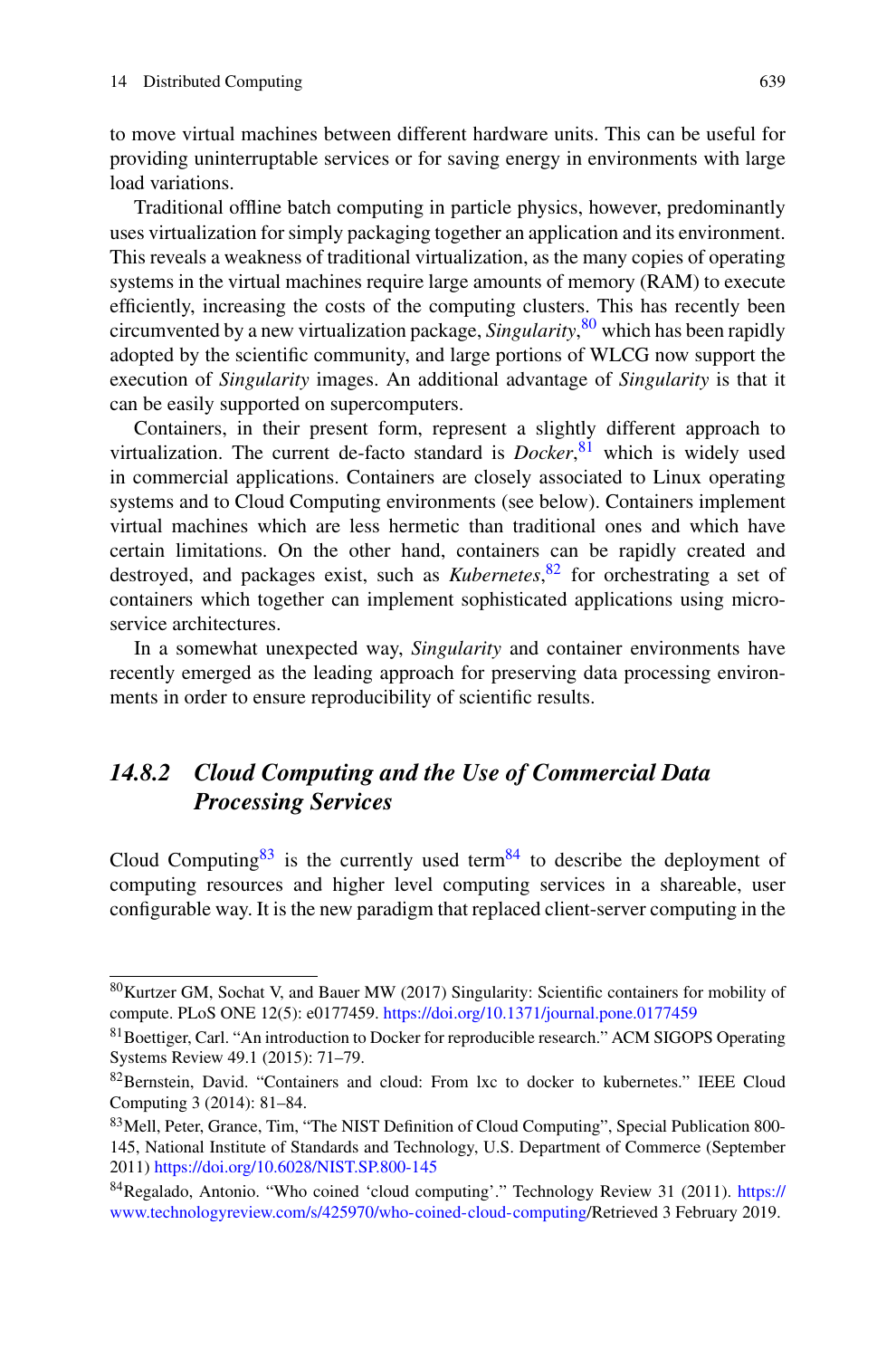2000s, starting a new cycle in the development of outsourced computing services. The first large scale commercialization was done in 2006, when Amazon launched the Elastic Compute Cloud (EC2) service. The first large-scale production cloud services in the academic domain were NASA's OpenNebula $85$  and the services deployed in the RESERVOIR EU-funded project.<sup>[86](#page-27-1)</sup>

Cloud computing is still under heavy evolution, and a full description of the technology is beyond the scope of this work. It deploys interfaces and toolkits that allow users to configure virtual computers, storage servers, clusters and even networks. The ultimate goal is to use software to define the characteristics of a distributed computing service and then automatically map it to the needed hardware. This process is called provisioning.

Cloud computing can be used to implement private research data centers. CERN has migrated essentially all of its data center platforms to be managed by the *OpenStack*[87](#page-27-2) cloud management system. However, the benefits of introducing cloud-style management in smaller data centers are not evident at present, as standard clusters are probably sufficient to fulfill the needs. In addition, there is at present a lack of personnel trained in cloud computing deployment and operation.

Cloud computing technologies started in the academic world, but are now driven by the cloud computing industry, which has grown in a decade to have sales of over 200 G\$/year. Cloud infrastructure companies deploy data centers which are much larger than academic computing centers, with the exception of a few academic supercomputing centers. Computer room floor areas above one hundred thousand square meters, power feeds above 50  $MW<sup>88</sup>$  and capabilities for hosting tens of thousand of servers and close to a million cores are typical.

These huge deployments bring with them large economies of scale, making them attractive for scientific computing. In some cases, U.S. funding agencies have started to give grants for the purchase of commercial cloud computing services, replacing funding for purchasing research computing clusters. Gateways have been developed to include commercial clouds as part of WLCG, especially for CPU intensive tasks such as simulations. In the European Union, the  $HNSciCloud<sup>89</sup>$  $HNSciCloud<sup>89</sup>$  $HNSciCloud<sup>89</sup>$  pre-commercial procurement project in 2016–2018 was aimed to stimulate industry developments to enable hybrid clouds between research and commercial data centers capable of

<span id="page-27-0"></span><sup>85</sup>Nebula Cloud Computing Platform (20 November 2012) [https://www.nasa.gov/open/nebula.](https://www.nasa.gov/open/nebula.html) [html](https://www.nasa.gov/open/nebula.html)

<span id="page-27-1"></span><sup>86</sup>Rochwerger, Benny, et al. "The reservoir model and architecture for open federated cloud computing." IBM Journal of Research and Development 53.4 (2009): 4–1.

<span id="page-27-2"></span><sup>8</sup>[7https://www.openstack.org/software/](https://www.openstack.org/software/)

<span id="page-27-3"></span><sup>88</sup>For comparison, CERN's Meyrin data center power was 3.5 MW in 2018. "Data Centre: Key Info & Numbers". [http://information-technology.web.cern.ch/sites/information-technology.web.](http://information-technology.web.cern.ch/sites/information-technology.web.cern.ch/files/CERNDataCentre_KeyInformation_November2018V1.docx.pdf) [cern.ch/files/CERNDataCentre\\_KeyInformation\\_November2018V1.docx.pdf.](http://information-technology.web.cern.ch/sites/information-technology.web.cern.ch/files/CERNDataCentre_KeyInformation_November2018V1.docx.pdf) Retrieved 3 February 2019.

<span id="page-27-4"></span><sup>89</sup>Helix Nebula – The Science Cloud with Grant Agreement 687614 is a Pre-Commercial Procurement Action funded by H2020 Framework Programme. More information at [https://](https://hnscicloud.eu) [hnscicloud.eu](https://hnscicloud.eu)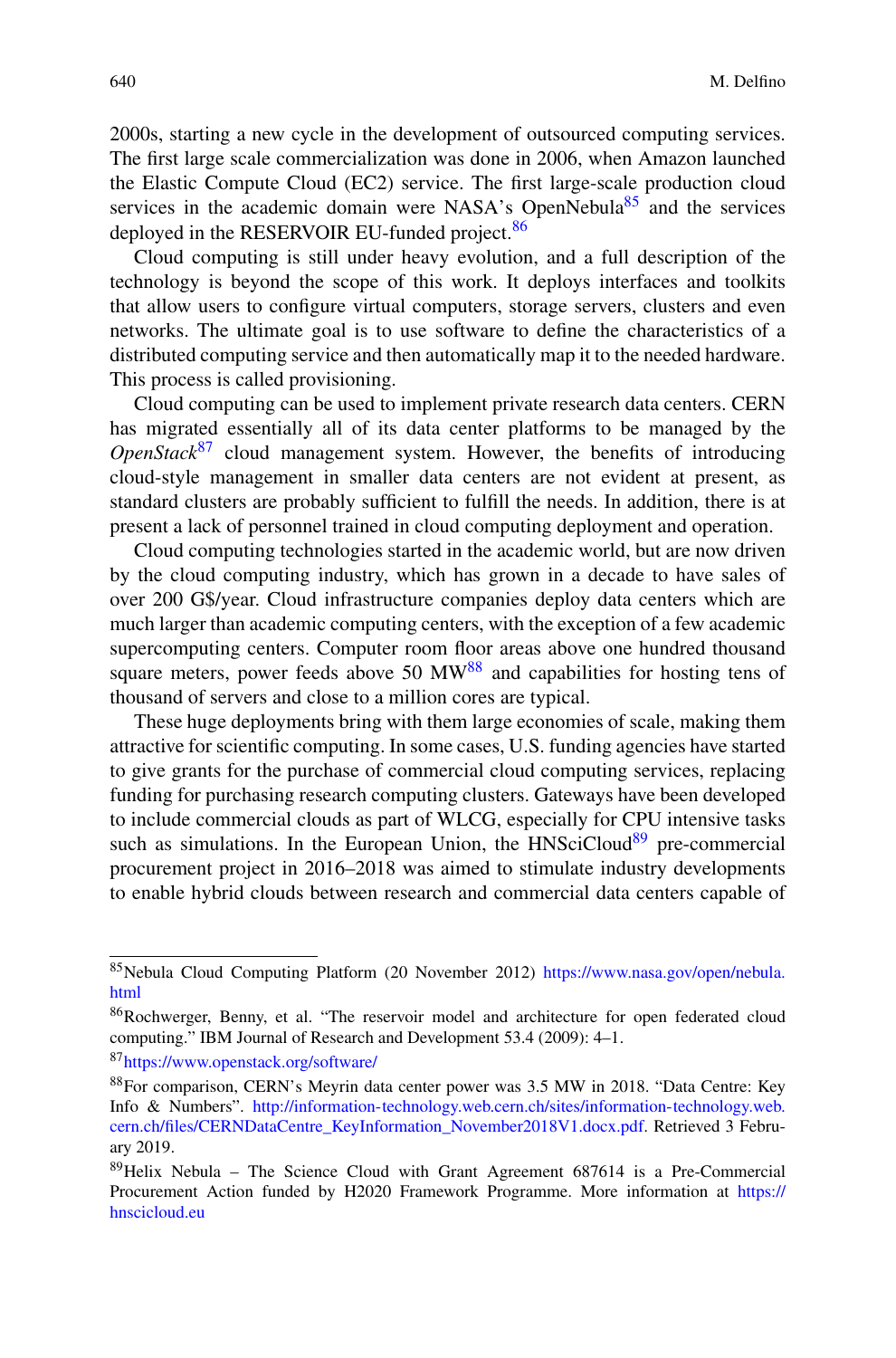executing data-intensive tasks. A similar project named ARCHIVER $90$  will explore in 2019–2021 the commercial provision of cloud mass storage services for scientific data archiving and preservation.

Cloud computing deployment, especially on commercial services, is quite complex at the infrastructure and platform level. Fortunately, past investments in Grid computing can be re-used in order to hide these complexities from the vast majority of users. Job and data management packaged used for Grid computing have already been deployed on private and commercial clouds, as well as portals for analysis using higher level tools such as *Jupyter* notebooks and *Hadoop* data servers.

#### **14.9 Future Challenges and Directions**

Particle physics has historically been at the forefront of innovation in the adaptation of computing systems to fulfill its growing needs, as well as to accommodate tight budgets. It is rare, however, that the configurations developed in the particle physics context can directly be taken over by commercial systems. They should be considered as "precursors" or "early adoptions" of advances to come into general use. This situation has become a challenge with the growing time spans for experiments. If not properly managed, it may result in huge (often hidden) costs for maintenance and the lack of adoption of other innovations.

A first consideration for the future development is the number of scientific projects requiring wide-area distributed processing. In the short term, LHC will continue to produce unprecedented amounts of data and will be joined by a few experiments with similar needs, such as the Square Kilometer Array  $(SKA)^{91}$ radiotelescope. However, many other experiments, such as neutrino detectors and astroparticle experiments, may produce orders of magnitude smaller data volumes, due to their own instrumental nature or to advances in data reduction within the data acquisition platforms. For example, even though 100 Gbps WAN will become common place by the 2020s, the baseline design of the Cherenkov Telescope Array  $(CTA)^{92}$  $(CTA)^{92}$  $(CTA)^{92}$  requires only a 1 Gbps network interface for the sites (a capacity already available to home users in many countries). This is because CTA plans to use powerful clusters housed in compact containerized data centers placed at the sites to reduce the data at the instrument, thus avoiding the recording of large amounts of

<span id="page-28-0"></span><sup>90</sup>ARCHIVER – Archiving and Preservation for Research Environments project has received funding from the European Union's Horizon 2020 research and innovation programme under grant agreement No 824516. More information at <https://archiver-project.eu>

<span id="page-28-1"></span><sup>&</sup>lt;sup>91</sup>Dewdney, Peter E., et al. "The square kilometre array." Proceedings of the IEEE 97.8 (2009): 1482–1496.

<span id="page-28-2"></span> $92$ Actis, M., et al. "Design concepts for the Cherenkov Telescope Array CTA: an advanced facility for ground-based high-energy gamma-ray astronomy." Experimental Astronomy 32.3 (2011): 193– 316.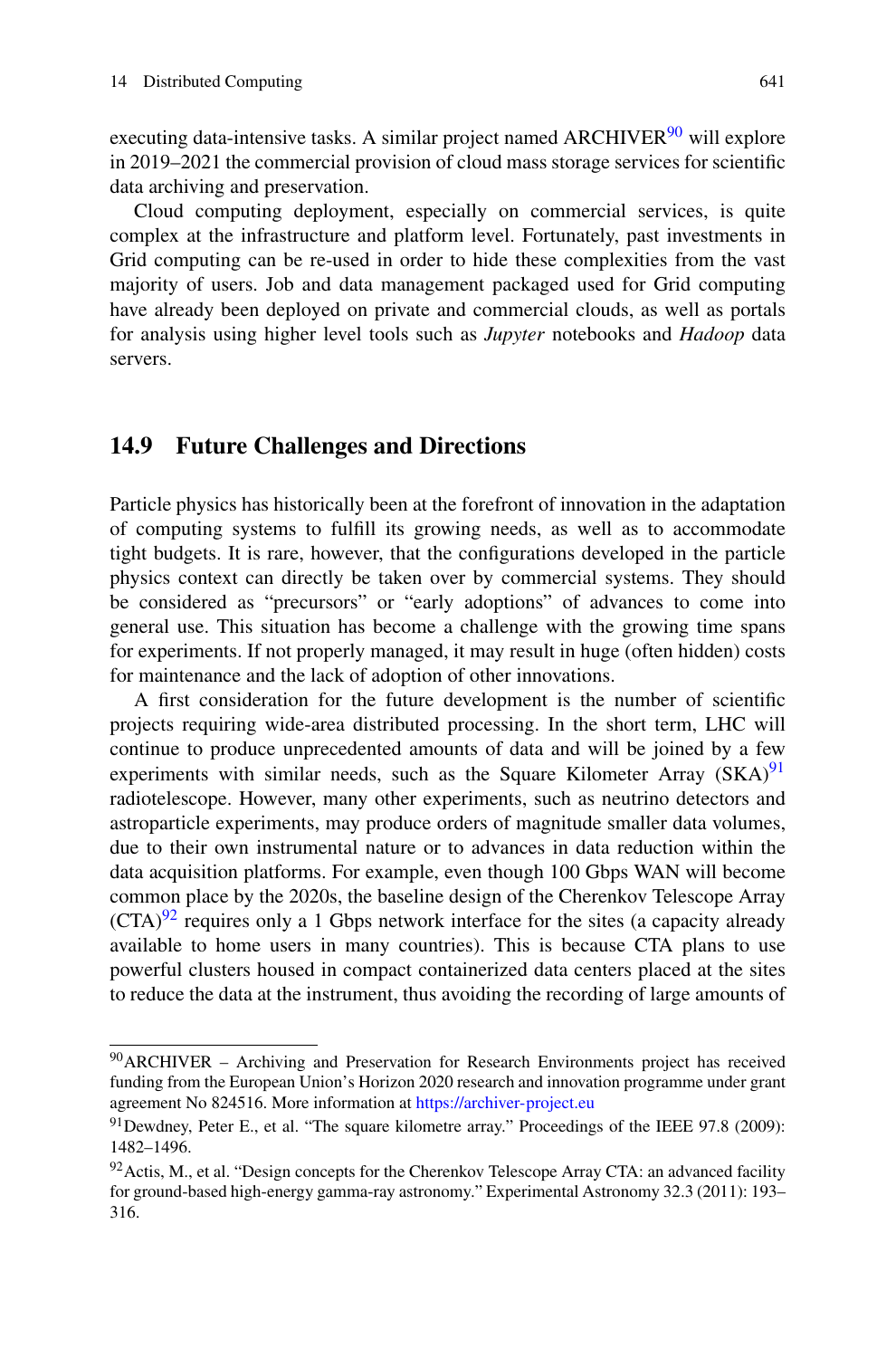raw data. Developments in the LHC domain, such as the LHCb turbo stream,  $93$  may also reduce the need for large-scale wide-area distributed processing. In parallel, as discussed below, data centers, particularly commercial ones, are growing in capacity. It is quite conceivable that the future needs of many experiments could be serviced by just a few data centers.

Another issue is the foreseen disappearance of magnetic tape technology. Tape has already disappeared from the commodity market, driven by ever lower disk prices and alternative backup media such as DVDs. If electrical energy considerations are excluded, the overall cost of high-end tape, associated robotic mechanisms and periodic migration to new media is becoming less attractive. Nevertheless, as of this writing, tape storage continues to be more economical than disk storage, especially if electrical costs are taken into account. The prospects are worrisome, however, as fewer companies continue to do R&D in tape technology. Hence, the particle physics community should be preparing for a hypothetical tape-less future by adapting its data management and cluster architectures as described above, allowing for multiple disk copies of the same dataset on a cluster or across a Grid or in several Clouds.

Grid and Cloud computing have brought along a resurgence of "timesharing", <sup>94</sup> with research data centers deploying large clusters which give services to many projects of which only a minority are particle or astroparticle physics projects. The early adoption of Grids by particle physics, however, has resulted in development and deployment of a number of cluster and Grid tools which require extremely specific, non-commercially supported operating system or data server configurations which are of no interest to other projects or to the managers of general purpose clusters or Clouds. This does not mean that the developments led by particle physics are not worthwhile or of good quality; it simply means that further steps must be taken outside the particle physics scope to ensure a sustainable future and general applicability. Therefore, the particle physics community has to share knowledge about its developments, but also continuously evaluate alternative solutions. A case in point may be the use of non-standard data serving packages by LHC sites: it is perceived as the best solution (especially for LHC Tier-1 centers), but smaller particle or astroparticle projects with much lower data volumes often prefer what they perceive as a simpler, more standard solution such as NFS. Standard deployment of NFS on a cluster with thousands of CPU cores will however not be favored by system managers or commercial providers for a number of practical operational reasons, and they will propose newer technologies such as  $Ceph<sup>95</sup>$ 

<span id="page-29-0"></span><sup>93</sup>Benson, Sean, et al. "The LHCb turbo stream." Journal of Physics: Conference Series. Vol. 664. No. 8. IOP Publishing, 2015.

<span id="page-29-1"></span><sup>&</sup>lt;sup>94</sup>The term "timesharing" was coined in the 1960s to describe the simultaneous use of a single "mainframe" computer for multiple batch or interactive tasks by multiplexing processes into the mainframe CPU.

<span id="page-29-2"></span><sup>&</sup>lt;sup>95</sup>Weil, Sage A., et al. "Ceph: A scalable, high-performance distributed file system." Proceedings of the 7th symposium on Operating systems design and implementation. USENIX Association, 2006.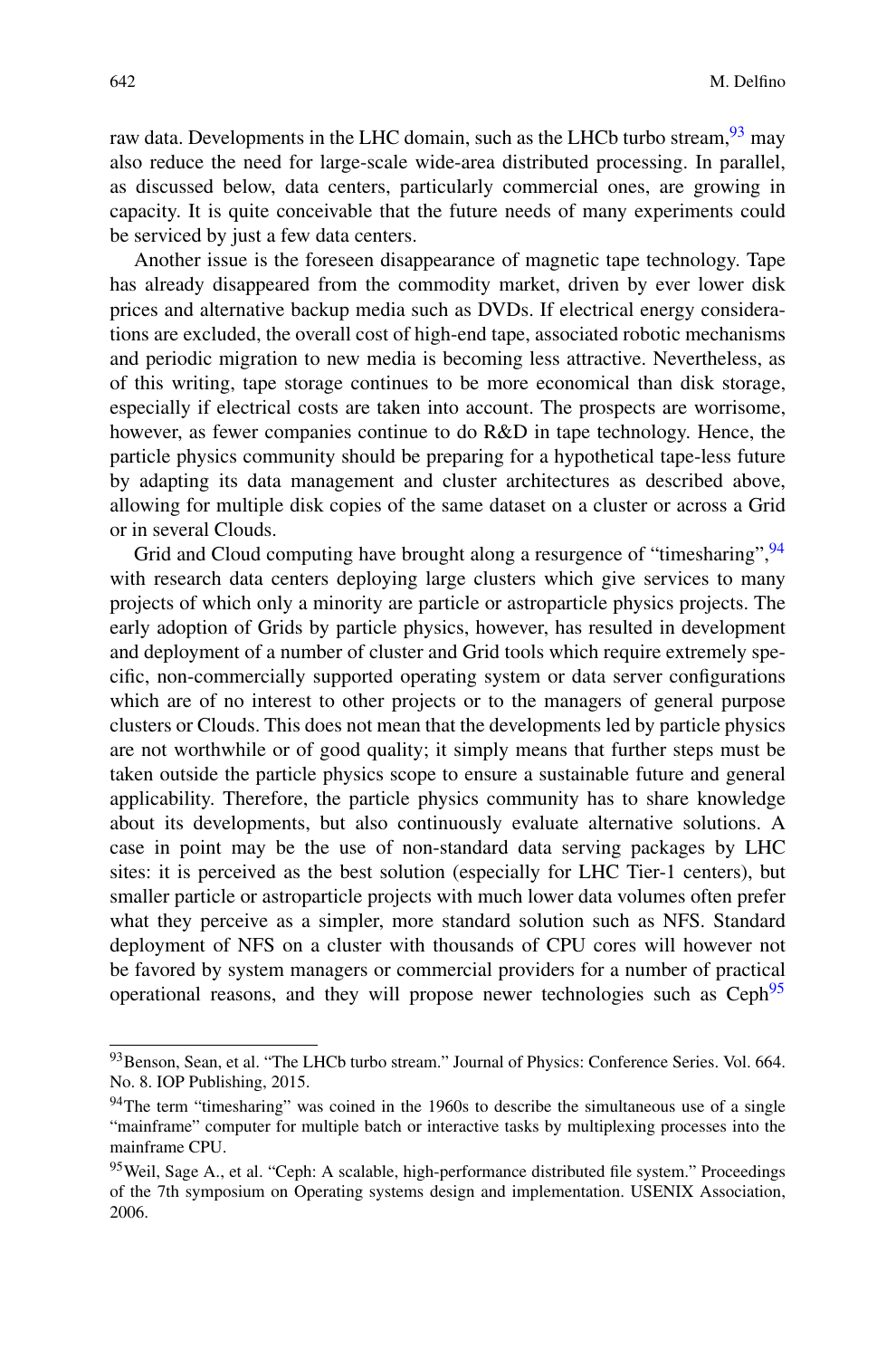or OpenStack swift $96$  Object Storage. Therefore, a likely scenario is that current storage access techniques used by particle physics will become unsupported in the future. Of course, virtualization and Cloud techniques will make it possible for the particle physics community to deploy these legacy technologies themselves, with the corresponding expenses in personnel. A better way forward is to collaborate with industry, and between various Resource Centers, to test alternative tools and methods. Realistic evaluations are far from trivial, however, as they may require substantial investments by all parties, for example to provide UMD Grid or Cloud interfaces.

Another looming issue is the efficiency of use of the CPUs under data-intensive conditions. One basic assumption of the distributed architecture used by the particle physics community, as described above, is the existence of an infinitely powerful network connecting all elements, which in effect assumes infinitely powerful data servers as well as data ingestion by CPUs. Ever increasing data processing requirements and more and more powerful multi-core CPU nodes, however, are revealing data serving performance bottlenecks in clusters coming from the network and disk and CPU server limitations. Removing these bottlenecks may require more sophisticated architectures to be deployed.

A much more severe issue is related to the simplistic, often naïve, manner in which large particle physics projects pretend to use Grids and Clouds. They essentially desire them to behave as a very large cluster perfectly tuned to their needs, ignoring that imposing unreasonably high requirements in peak network and data serving rates within and between clusters can be very expensive. A Grid would better be viewed as a loosely connected federation of largely autonomous, self-sufficient clusters, with some of these clusters possibly hosted on commercial services.

These and other future challenges are being addressed in a coherent manner by the particle physics community through the HEP Software Foundation $97,98$  $97,98$  and will certainly require a vigorous new cycle of research and development, in collaboration with computer scientists and engineers, the supercomputing and HPC communities and industry.

<span id="page-30-0"></span><sup>&</sup>lt;sup>96</sup>Arnold, Joe. Openstack swift: Using, administering, and developing for swift object storage. "O'Reilly Media, Inc.", 2014.

<span id="page-30-1"></span> $97$ Alves Jr, Antonio Augusto. A Roadmap for HEP Software and Computing R&D for the 2020s. No. HSF-CWP-2017-001; HSF-CWP-2017-01; FERMILAB-PUB-17-607-CD; arXiv: 1712.06982. Fermi National Accelerator Lab. (FNAL), Batavia, IL (United States); Brookhaven National Laboratory (BNL), Upton, NY (United States); Lawrence Berkeley National Lab. (LBNL), Berkeley, CA (United States); SLAC National Accelerator Lab., Menlo Park, CA (United States); Thomas Jefferson National Accelerator Facility (TJNAF), Newport News, VA (United States); Argonne National Lab. (ANL), Argonne, IL (United States), 2017.

<span id="page-30-2"></span><sup>&</sup>lt;sup>98</sup>Slides from the Computing in High Energy Physics 2018 conference (proceedings to be published) [https://indico.cern.ch/event/587955/contributions/3012294/attachments/1681524/](https://indico.cern.ch/event/587955/contributions/3012294/attachments/1681524/2708636/CHEP18_-_CWP_Lessons_and_Future_Work.pdf) [2708636/CHEP18\\_-\\_CWP\\_Lessons\\_and\\_Future\\_Work.pdf](https://indico.cern.ch/event/587955/contributions/3012294/attachments/1681524/2708636/CHEP18_-_CWP_Lessons_and_Future_Work.pdf)